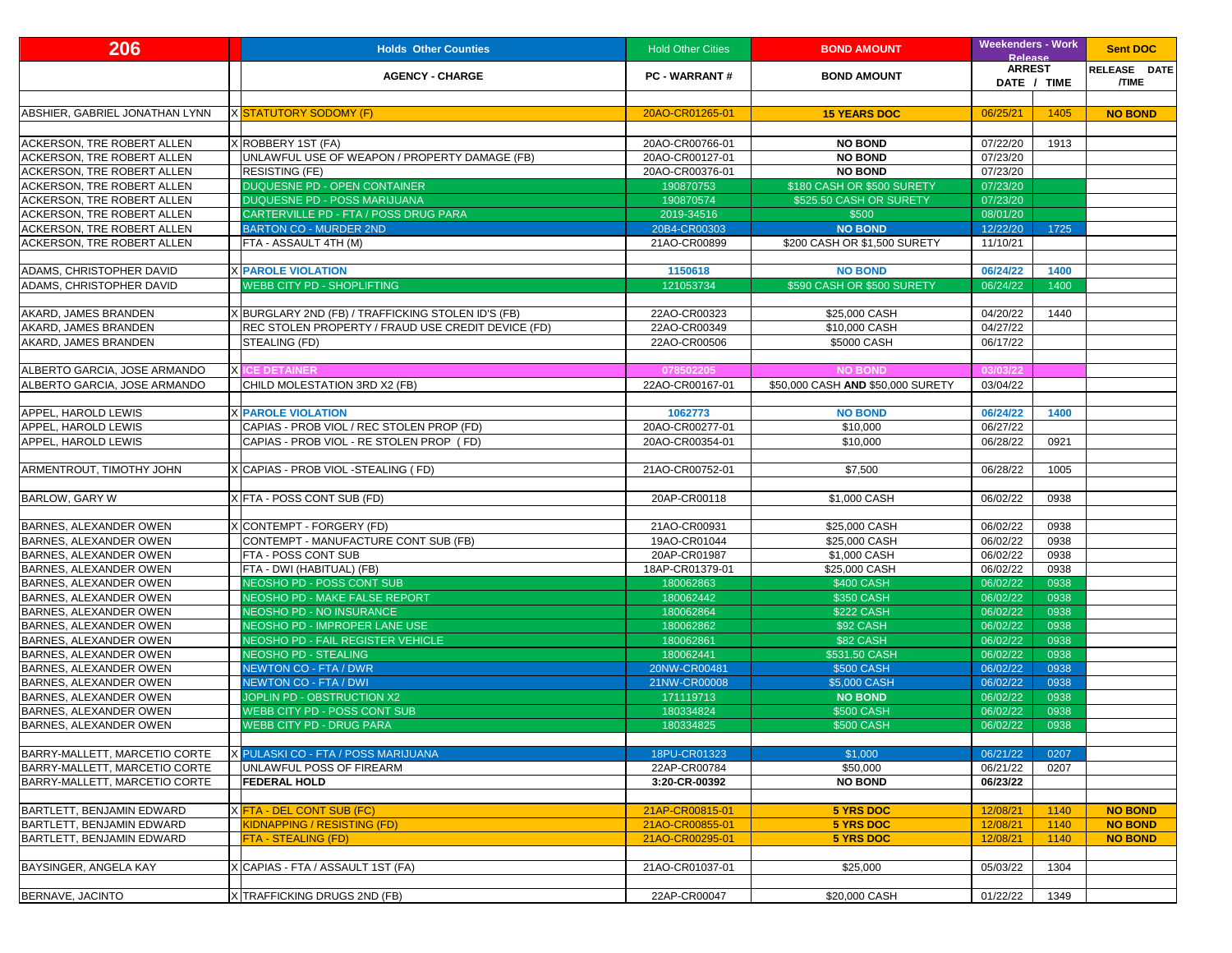| BERNAVE, JACINTO                  | <b>FEDERAL HOLD</b>                                                  | 22500202CRSWBCW | <b>NO BOND</b>                    | 01/26/22 |      |                 |
|-----------------------------------|----------------------------------------------------------------------|-----------------|-----------------------------------|----------|------|-----------------|
| BERNAVE, JACINTO                  | <b>DELIVER CONT SUB (FC)</b>                                         | 17AP-CR00206-01 | 8 YRS DOC                         | 01/31/22 |      | <b>NO BOND</b>  |
| BERNAVE, JACINTO                  | <b>FTA - DWR (M)</b>                                                 | 22AP-CR00240    | \$300 CASH                        | 03/30/22 |      |                 |
| BERNAVE, JACINTO                  | <b>FTA - TRAFFICKING DRUGS 2ND (FB)</b>                              | 22AP-CR00047    | \$20,000 CASH                     | 05/04/22 |      |                 |
|                                   |                                                                      |                 |                                   |          |      |                 |
| <b>BERRY, CHELSIE R</b>           | <b>X SENECA PD - FTA / DWR</b>                                       | 190867697       | \$533.50 CASH                     | 06/30/22 | 0012 | 06/30/22 - 0012 |
|                                   |                                                                      |                 |                                   |          |      |                 |
| <b>BLEVINS, LEO EVERETT</b>       | (KIDNAPPING 2ND (FD) / DOMESTIC ASSAULT 2ND (FD)                     | 22AO-CR00317    | \$750 CASH OR \$5,000 SURETY      | 05/28/22 | 2213 |                 |
|                                   |                                                                      |                 |                                   |          |      |                 |
| <b>BOYD, GARY LEE</b>             | X FTA - POSS CONT SUB (FD)                                           | 20AP-CR00112-01 | <b>NO BOND</b>                    | 06/23/22 | 1330 |                 |
|                                   |                                                                      |                 |                                   |          |      |                 |
| <b>BREEDLOVE, GARRETT LEONARD</b> | X DUQUESNE PD - FTA / STEALING                                       | 200017696       | \$599.50 CASH OR SURETY           | 05/11/22 |      |                 |
| <b>BREEDLOVE, GARRETT LEONARD</b> | CAPIAS - PROB VIOL / POSS CONT SUB (FD)                              | 21AP-CR00601-01 | \$40,000                          | 05/11/22 |      |                 |
| <b>BREEDLOVE, GARRETT LEONARD</b> | CAPIAS - FTA / POSS CONT SUBSTANCE (FD)                              | 21AP-CR01616-01 | \$10,000                          | 05/16/22 | 1641 |                 |
| BREEDLOVE, GARRETT LEONARD        | CAPIAS - FTA / POSS CONT SUBSTANCE (FD)                              | 22AP-CR00146-01 | \$10,000                          | 05/16/22 | 1641 |                 |
| <b>BREEDLOVE, GARRETT LEONARD</b> | CAPIAS - FTA / POSS CONT SUBSTANCE (FD)                              | 22AP-CR00166-01 | <b>5 YRS DOC</b>                  | 05/16/22 | 1641 | <b>NO BOND</b>  |
|                                   |                                                                      |                 |                                   |          |      |                 |
| <b>BRISCOE, BRANDON DEAN</b>      | <b>X JOPLIN PD - FTA / POSS DRUG PARA</b>                            | 210093245       | <b>NO BOND</b>                    | 05/14/22 | 1152 |                 |
| <b>BRISCOE, BRANDON DEAN</b>      | <b>NEWTON CO - FTA / PASS BAD CHECK</b>                              | 21NW-CR01578    | <b>\$200 CASH</b>                 | 05/14/22 | 1152 |                 |
| <b>BRISCOE, BRANDON DEAN</b>      | CAPIAS - FTA / TAMPERING W/ MTR VEH 1ST (FD) / RESISTING (FE)        | 19AO-CR00304-01 | \$10,000                          | 05/14/22 | 1152 |                 |
| <b>BRISCOE, BRANDON DEAN</b>      | AWRENCE CO - CAPIAS / PROB VIOL / RESISTING                          | 19LW-CR00652-01 | <b>NO BOND</b>                    | 05/14/22 | 1152 |                 |
|                                   |                                                                      |                 |                                   |          |      |                 |
| <b>BRONSON, LANE RYAN</b>         | X TAMPERING W/WITNESS (FD)                                           | 20AO-CR00957-01 | \$2,500 CASH                      | 09/15/20 | 2250 |                 |
| <b>BRONSON, LANE RYAN</b>         | <b>BARTON CO - MURDER 2ND</b>                                        | 20B4-CR00301    | <b>NO BOND</b>                    | 12/15/20 | 1211 |                 |
|                                   |                                                                      |                 |                                   |          |      |                 |
| <b>BROWN, DEREK ALBERT</b>        | CAPIAS - PROB VIOL / NON SUPPORT                                     | 17AP-CR01561-01 | \$25,000                          | 05/20/22 | 1430 |                 |
|                                   |                                                                      |                 |                                   |          |      |                 |
| <b>BROWN, TRAVIS</b>              | (BURGLARY 2ND (FD)                                                   | 22AO-CR00452    | \$5,000 CASH                      | 06/08/22 | 0900 |                 |
|                                   |                                                                      |                 |                                   |          |      |                 |
| BRYANT, SHAD WILLIE SHERMAN       | X LAWRENCE CO- TERRORISTIC THREAT 2ND (FE)                           | 21LW-CR00305-01 | <b>NO BOND</b>                    | 06/28/22 | 0020 |                 |
|                                   |                                                                      |                 |                                   |          |      |                 |
| <b>BUGGEY, ROBERT LAWRENCE</b>    | X STAT SODOMY 1ST X2 (F) / STAT RAPE (F) / FURNISH PORN TO MINOR (M) | 21AO-CR00948-01 | \$50,000 CASH AND \$50,000 SURETY | 11/04/21 | 1440 |                 |
|                                   |                                                                      |                 |                                   |          |      |                 |
|                                   |                                                                      |                 |                                   |          |      |                 |
| <b>BURTON, RUSTY DALE</b>         | X DOMESTIC ASSAULT 3RD ( FE)                                         | 22AO-CR00396    | \$2,000 CASH OR \$10,000 SURETY   | 05/26/22 | 0948 |                 |
|                                   |                                                                      |                 |                                   |          |      |                 |
| <b>BYCROFT, CLIFTON PAUL</b>      | X <mark>FTA - POSS MARIJUANA (M)</mark>                              | 20AP-CR01694    | <b>6 MONTHS CO TIME</b>           | 05/14/22 | 1748 | 11/14/22 - 1748 |
| <b>BYCROFT, CLIFTON PAUL</b>      | <b>WEBB CITY PD - PEACE DISTURBANCE</b>                              | 200823138       | \$438,50 CASH OR \$500 SURETY     | 05/14/22 | 1748 |                 |
| <b>BYCROFT, CLIFTON PAUL</b>      | <b>WEBB CITY PD - PEACE DISTURBANCE</b>                              | 200823139       | \$533.50 CASH OR \$500 SURETY     | 05/14/22 | 1748 |                 |
|                                   |                                                                      |                 |                                   |          |      |                 |
| CALDWELL, CORBIN ALAN             | X DOMESTIC ASSAULT 2ND (FD)                                          | 22AO-CR00104-01 | \$25,000 / 10% CASH REQUIRED      | 03/29/22 | 0950 |                 |
|                                   |                                                                      |                 |                                   |          |      |                 |
| CALLARMAN, JOHN                   | (CAPIAS PROBATION VIOL / BURGLARY 2ND                                | 20AO-CR00346-01 | \$25,000                          | 06/29/22 |      |                 |
|                                   |                                                                      |                 |                                   |          |      |                 |
| CARPENTER, MATTHEW J              | X FTA - STEALING (M)                                                 | 21AO-CR00144    | \$1500 SURETY OR \$200 CASH       | 06/29/22 | 2125 |                 |
| CARPENTER, MATTHEW J              | <b>JOPLIN PD - LARCENY</b>                                           | 210093262       | \$500                             | 06/29/22 | 2125 |                 |
|                                   |                                                                      |                 |                                   |          |      |                 |
| <b>CARTWRIGHT, GARY KEVIN</b>     | X FTA/SPEEDING (11-15 MPH OVER)                                      | 703426373       | \$202.50 CASH                     | 06/28/22 | 1935 |                 |
|                                   |                                                                      |                 |                                   |          |      |                 |
| CODER, JESSICA                    | X FTA - POSS CONT SUB                                                | 21AP-CR01251    | \$1,000 CASH                      | 05/25/22 | 1006 |                 |
| CODER, JESSICA                    | CARL JUNCTION PD - FTA / PEACE DISTURBANCE                           | 190160030       | \$431.50 CASH OR \$500 SURETY     | 05/25/22 | 1006 |                 |
| CODER, JESSICA                    | TANEY CO - PROB VIOL / BURGLARY 1ST                                  | 1846-CR00286-01 | <b>NO BOND</b>                    | 05/25/22 | 1006 |                 |
|                                   |                                                                      |                 |                                   |          |      |                 |
| COLE, CORINNE KATHLEEN            | X FTA - POSS CONT SUB (FD)                                           | 20AP-CR00347-01 | <b>NO BOND</b>                    | 03/04/22 | 1635 |                 |
| <b>COLE, CORINNE KATHLEEN</b>     | <b>FTA - POSS CONT SUB (FD)</b>                                      | 20AP-CR00905-01 | <b>NO BOND</b>                    | 03/04/22 | 1635 |                 |
| <b>COLE, CORINNE KATHLEEN</b>     | JOPLIN PD - FTA / LITTERING X4                                       | 210092421       | <b>NO BOND</b>                    | 06/18/22 | 0645 |                 |
|                                   |                                                                      |                 |                                   |          |      |                 |
| COLLINS, TIRAY LAMARE             | X ASSAULT 3RD (FE)                                                   | 22AO-CR00373    | \$2,000 CASH OR \$10,000 SURETY   | 05/05/22 | 1443 |                 |
| <b>COLLINS, TIRAY LAMARE</b>      | JOPLIN PD - FTA / ASSAULT                                            | 171133598       | <b>NO BOND</b>                    | 06/18/22 | 0738 |                 |
| <b>COLLINS, TIRAY LAMARE</b>      | JOPLIN PD - VANDALISM                                                | 151254119-01    | <b>NO BOND</b>                    | 06/18/22 | 0738 |                 |
| COLON, DANIEL A                   | XUNLAWFUL USE OF A WEAPON (FB)                                       | 22AO-CR00274-01 | \$100,000 CASH                    | 05/14/22 | 1358 |                 |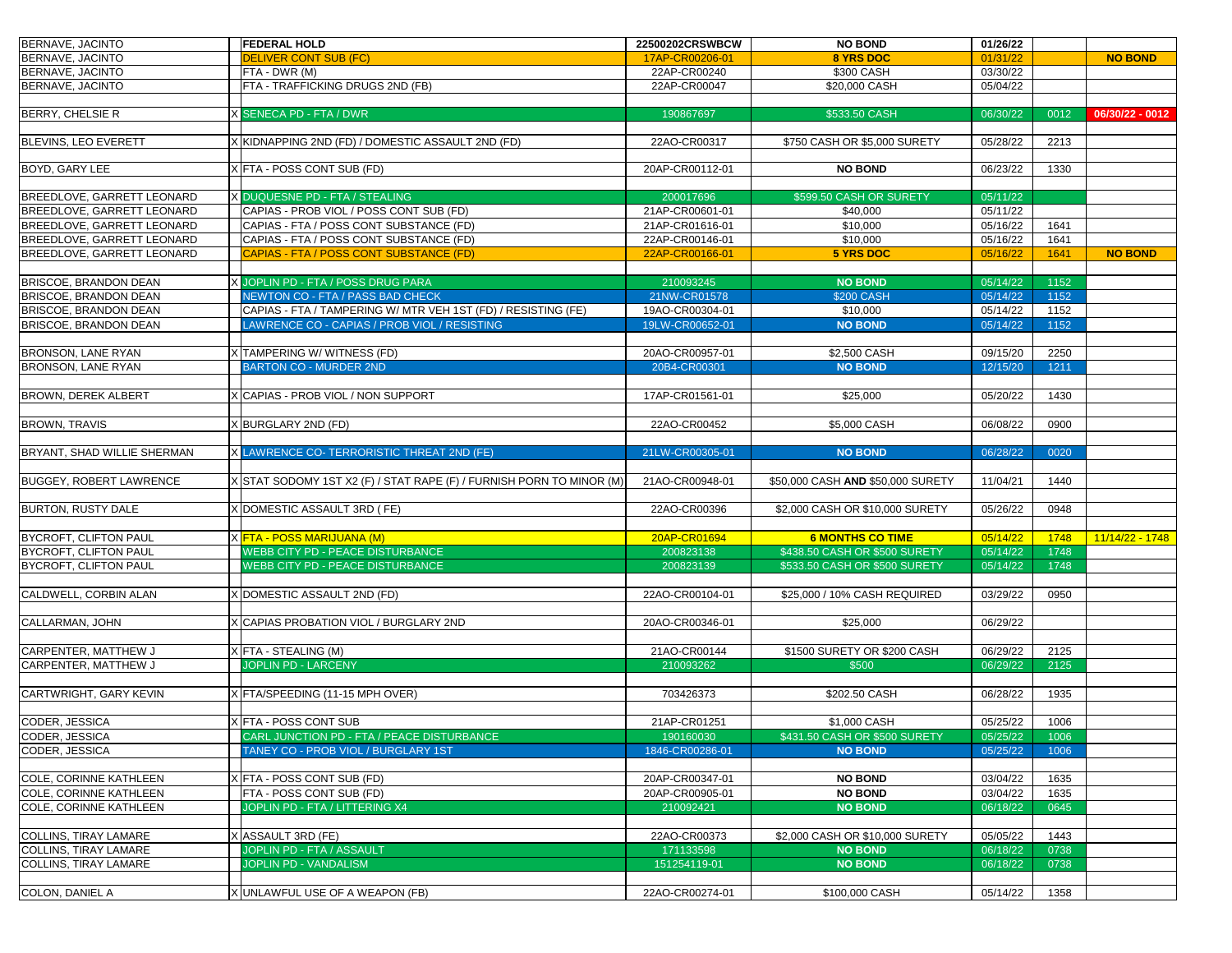| CONLEE, SHANE WILLIAM          | CAPIAS - FTA / CHILD ENDANGERMENT (FD)                          | 21AO-CR00051-01 | \$10,000                           | 04/28/22 | 1340 |                |
|--------------------------------|-----------------------------------------------------------------|-----------------|------------------------------------|----------|------|----------------|
| <b>CONLEE, SHANE WILLIAM</b>   | CAPIAS - FTA / DWI (PERSISTENT)                                 | 20AP-CR02018-01 | \$10,000                           | 04/28/22 | 1340 |                |
|                                |                                                                 |                 |                                    |          |      |                |
| CONNORS, GEORGE ROBERT         | <b>BURGLARY 2ND (FD)</b>                                        | 21AO-CR00918    | \$10,000 CASH                      | 04/28/22 | 1330 |                |
| CONNORS, GEORGE ROBERT         | CAPIAS - FTA / ASSAULT 3RD (FE)                                 | 19AO-CR00813-01 | \$10,000                           | 04/28/22 | 1330 |                |
| CONNORS, GEORGE ROBERT         | CAPIAS - FTA / POSS CONT SUB (FD)                               | 17AP-CR01211-01 | \$10,000                           | 04/28/22 | 1330 |                |
| CONNORS, GEORGE ROBERT         | CAPIAS - FTA / POSS CONT SUB (FD)                               | 19AP-CR00989-01 | \$10,000                           | 04/28/22 | 1330 |                |
| CONNORS, GEORGE ROBERT         | CAPIAS - FTA / TAMPER WITH MTR VEH (FD)                         | 20AO-CR00616-01 | \$10,000                           | 04/28/22 | 1330 |                |
|                                |                                                                 |                 |                                    |          |      |                |
| CONNORS, GEORGE ROBERT         | CAPIAS - FTA / REC STOLEN PROPERTY (FD)                         | 20AO-CR01033-01 | \$10,000                           | 04/28/22 | 1330 |                |
|                                |                                                                 |                 |                                    |          |      |                |
| CONWAY, JAMES ANTHONY          | CAPIAS - CONTEMPT / UNLAWFUL POSS OF FIREARM (FD)               | 20AO-CR00375-01 | \$20,000 CASH                      | 07/18/20 | 1540 |                |
| CONWAY, JAMES ANTHONY          | CAPIAS - TAMPER W/ MTR VEH 1ST (FD)                             | 20AO-CR00757-01 | \$25,000 CASH                      | 07/18/20 | 1540 |                |
| CONWAY, JAMES ANTHONY          | VIOLATION OF PROTECTION ORDER (M)                               | 20AO-CR00302    | \$1,000                            | 07/18/20 | 1540 |                |
| CONWAY, JAMES ANTHONY          | ORONOGO PD - FTA / DWS                                          | 190973186       | \$500                              | 08/29/20 |      |                |
|                                |                                                                 |                 |                                    |          |      |                |
| COOPER, JOSEPH LEWIS           | <b>X WEBB CITY PD - LEAVING SCENE OF ACCIDENT</b>               | 200823007       | \$433.50 CASH OR \$500 SURETY      | 06/25/22 | 0437 |                |
| COOPER, JOSEPH LEWIS           | <b>WEBB CITY PD - DWS</b>                                       | 200823008       | \$500                              | 06/25/22 | 0437 |                |
| COOPER, JOSEPH LEWIS           | <b>BURGLARY 1ST (FB)</b>                                        | 22AO-CR00370    | <b>NO BOND</b>                     | 06/25/22 | 0437 |                |
|                                |                                                                 |                 |                                    |          |      |                |
| COURTER-TORIX, KARA LYNN       | (FTA - FURNISH PORNOGRAPIC MATERIAL TO MINOR (M)                | 21AO-CR00310    | \$300 CASH OR \$3,000 SURETY       | 03/21/22 | 1734 |                |
| COURTER-TORIX, KARA LYNN       | ORONOGO PD - FTA / GAVE FALSE INFO TO OFFICER                   | 190974786       | \$500                              | 03/21/22 | 1734 |                |
| COURTER-TORIX, KARA LYNN       | FUGITIVE (OTTAWA CO, OK)                                        | 22AO-CR00221    | <b>SIGNED WAIVER</b>               | 03/21/22 | 1817 | <b>NO BOND</b> |
|                                |                                                                 |                 |                                    |          |      |                |
| <b>COWGILL, KENTON CORDELL</b> | MURDER 2ND (FA) / DWI (DEATH OF ANOTHER) (FC) / RESIST (FE)     | 21AO-CR00483-01 | <b>NO BOND</b>                     | 07/03/21 | 1540 |                |
| <b>COWGILL, KENTON CORDELL</b> | DELIVERY OF CONT SUB (FC)                                       | 21AP-CR00905-01 | <b>NO BOND</b>                     | 07/13/21 | 2030 |                |
|                                |                                                                 |                 |                                    |          |      |                |
| CRANE, JOHNNIE LEE             | X TAMPERING W/ VEHICLE 1ST / RESISTING                          | 22AO-CR00312-01 | <b>NO BOND</b>                     | 04/18/22 | 1711 |                |
| CRANE, JOHNNIE LEE             | FTA - TAMPER W/ MTR VEH 1ST                                     | 22AO-CR00244-01 | \$1,000 CASH                       | 04/28/22 |      |                |
| CRANE, JOHNNIE LEE             | ORONOGO PD - FTA / DWR                                          | 211366597       | \$500                              | 06/17/22 |      |                |
| CRANE, JOHNNIE LEE             | ORONOGO PD - FTA / FAIL TO YIELD EMER VEHICLE                   | 211366598       | \$225 CASH W/ PLEA OR \$500 SURETY | 06/17/22 |      |                |
| CRANE, JOHNNIE LEE             | ORONOGO PD - FTA / DISP OTHERS PLATES                           | 213366599       | \$225 CASH W/ PLEA OR \$500 SURETY | 06/17/22 |      |                |
| CRANE, JOHNNIE LEE             | <b>JOPLIN PD - C &amp; I DRIVING X4</b>                         | 171133082       | <b>NO BOND</b>                     | 06/18/22 |      |                |
|                                |                                                                 |                 |                                    |          |      |                |
| <b>CROWELS, JOHNNY MICCO</b>   | RESISTING / TAMP W MTR VEH / ASSLT 1ST / UNLAW USE OF FIREARM / | 22AO-CR00196-01 | <b>NO BOND</b>                     | 04/01/22 | 1523 |                |
|                                |                                                                 |                 |                                    |          |      |                |
| DAME, KENNETH RAY JR           | (VIOLATION PROTECTION ORDER (M)                                 | 22AO-CR00369    | \$2,500 / 10% CASH REQUIRED        | 06/20/22 | 1432 |                |
|                                |                                                                 |                 |                                    |          |      |                |
|                                |                                                                 | 21AO-CR00558-01 |                                    | 05/06/22 | 0941 |                |
| DANLEY, URBAN JAY              | X FTA - FAIL TO REGISTER SEX OFFENDER (FD)                      |                 | \$2,000                            |          |      |                |
| DANLEY, URBAN JAY              | FTA - FAIL TO REGISTER SEX OFFENDER (FD)                        | 21AO-CR01110-01 | \$2,000                            | 05/06/22 | 0941 |                |
| DANLEY, URBAN JAY              | NEWTON CO - FTA / FAIL TO REGISTER SEX OFFENDER                 | 21NW-CR02338    | \$25,000                           | 05/06/22 | 0941 |                |
| DANLEY, URBAN JAY              | JOPLIN PD - OBSTRUCTION                                         | 210092467       | <b>NO BOND</b>                     | 05/06/22 | 0941 |                |
|                                |                                                                 |                 |                                    |          |      |                |
| DAVENPORT, ZACHARY ALAN        | X FTA - TRESPASSING 1ST (M)                                     | 22AO-CR00226    | \$1,000                            | 06/16/22 | 1435 |                |
| DAVENPORT, ZACHARY ALAN        | FTA - PROPERTY DAMAGE 1ST (FE)                                  | 22AO-CR00170    | \$500 CASH                         | 06/16/22 | 1435 |                |
|                                |                                                                 |                 |                                    |          |      |                |
| DAVIS, KRISTOPHER DALE         | CAPIAS - PROB VIOL / UNLAWFUL USE OF WEAPON (FE)                | 19AP-CR02404-01 | \$25,000                           | 06/23/22 | 1330 |                |
|                                |                                                                 |                 |                                    |          |      |                |
| DAVIS, TRISTEN TYREE           | (VIOLATION OF EXPARTE (FE)                                      | 22AO-CR000023   | \$10,000 CASH                      | 01/13/22 | 1220 |                |
|                                |                                                                 |                 |                                    |          |      |                |
| DAVIS, WILLIAM ASHTON          | SODOMY X2 (F)                                                   | 21AO-CR00867    | <b>NO BOND</b>                     | 10/28/21 | 1235 |                |
|                                |                                                                 |                 |                                    |          |      |                |
| DELEON, ROLDY E                | CAPIAS - CONTEMPT / STATUTORY RAPE 1ST X2 (F)                   | 21AO-CR00265-01 | <b>NO BOND</b>                     | 12/27/21 | 2228 |                |
|                                |                                                                 |                 |                                    |          |      |                |
| <b>DEWEY, ANDREW JAMES</b>     | X FTA - POSS CONT SUB (FD)                                      | 22AP-CR00009    | \$1,000 CASH                       | 06/21/22 | 1340 |                |
|                                |                                                                 |                 |                                    |          |      |                |
| DORING, JAMES LEE              | <b>KNOWINGLY BURNING (FE)</b>                                   | 22AO-CR00365    | \$7,500                            | 06/06/22 | 1650 |                |
|                                |                                                                 |                 |                                    |          |      |                |
| <b>DUKE, MICHAEL BRANDON</b>   | X CAPIAS - PROB VIOL / ASSAULT 2ND (FD)                         | 18AO-CR00859-01 | <b>5 YRS DOC</b>                   | 03/15/22 | 1500 | <b>NO BOND</b> |
| <b>DUKE, MICHAEL BRANDON</b>   | <b>JOPLIN PD - RESIST ARREST</b>                                | 180024854       | <b>NO BOND</b>                     | 03/15/22 |      |                |
|                                |                                                                 |                 |                                    |          |      |                |
|                                |                                                                 |                 |                                    |          |      |                |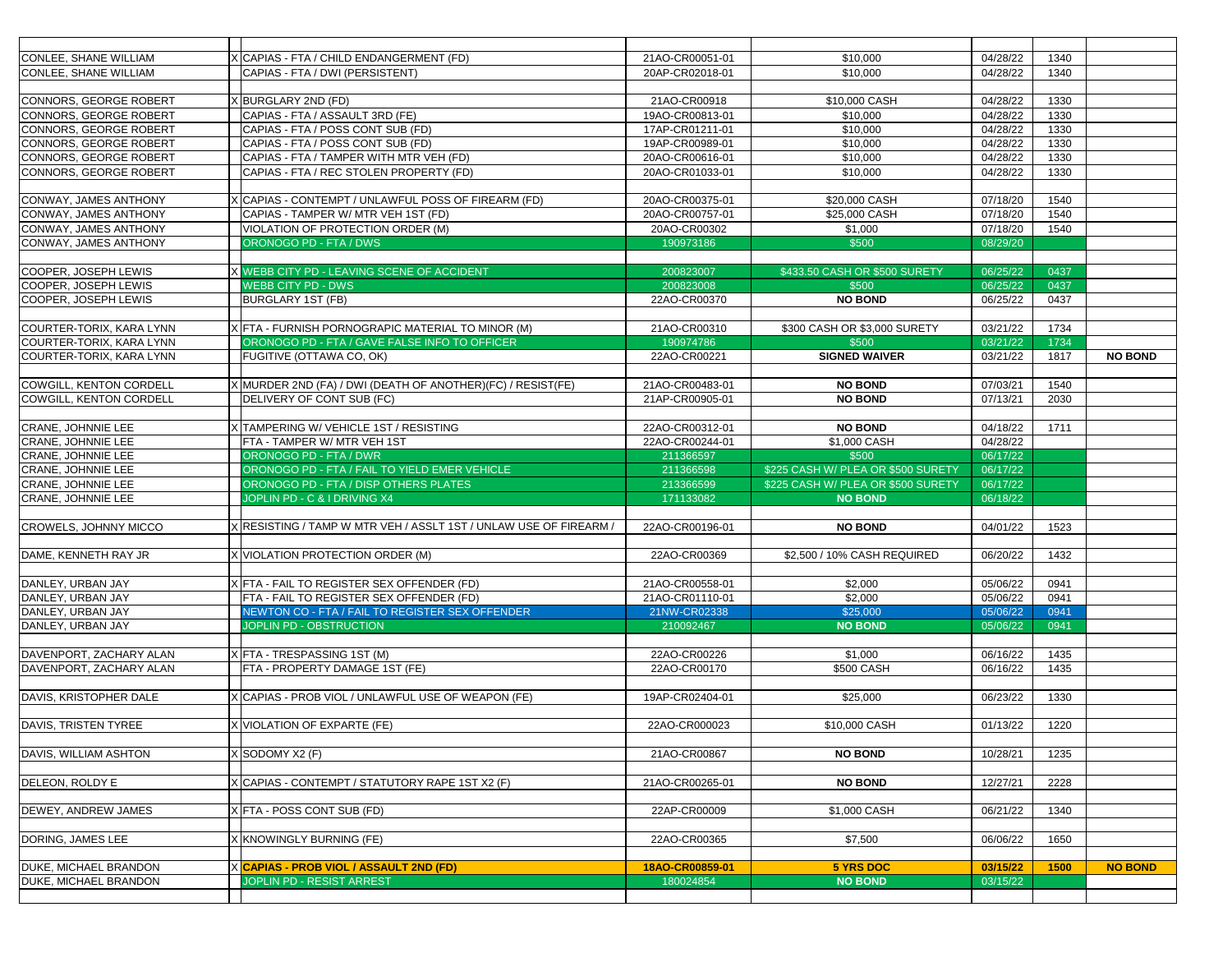| DUNCAN, MONTANA DOUGLAS         | $X$ RESISTING (FE)                                                  | 22AO-CR00105-01      | \$5,000                       | 02/09/22 | 0234 |                |
|---------------------------------|---------------------------------------------------------------------|----------------------|-------------------------------|----------|------|----------------|
| <b>DUNCAN, MONTANA DOUGLAS</b>  | NEOSHO PD - FTA / STEALING                                          | 191180666            | \$1,063                       | 03/13/22 |      |                |
|                                 |                                                                     |                      |                               |          |      |                |
| <b>DUNHAM, SIERA LYNN</b>       | X MURDER 1ST (FA)                                                   | 21AO-CR00388         | <b>NO BOND</b>                | 04/21/22 | 1555 |                |
|                                 |                                                                     |                      |                               |          |      |                |
| DURISON, WAYLON DEWAYNE         | X RESISTING ARREST (FE)                                             | 22AO-CR00245         | \$25,000                      | 04/03/22 | 1445 |                |
| <b>DURISON, WAYLON DEWAYNE</b>  | CAPIAS - PROB VIOL / UNLAWFUL USE OF FIREARM                        | 17AO-CR01593-01      | \$25,000                      | 04/03/21 | 1445 |                |
|                                 |                                                                     |                      |                               |          |      |                |
| <b>ENGLEMAN, STEPHEN JAMES</b>  | X FTA - FAIL TO REG AS SEX OFFENDER (FE)                            | 22AO-CR00003         | \$1,500                       | 05/03/22 | 1130 |                |
| <b>ENGLEMAN, STEPHEN JAMES</b>  | <b>WEBB CITY PD - LARCENY</b>                                       | 200823351            | \$500                         | 05/03/22 | 1130 |                |
| <b>ENGLEMAN, STEPHEN JAMES</b>  | <b>FUGITIVE (BENTON CO, AR)</b>                                     | 22AO-CR00371         | <b>SIGNED WAIVER</b>          | 05/03/22 | 1130 | <b>NO BOND</b> |
|                                 |                                                                     |                      |                               |          |      |                |
| <b>ENOCHS, TANNER</b>           | <b>X PROBATION VIOLATION</b>                                        | 1360732              | <b>NO BOND</b>                | 05/18/22 | 1015 |                |
|                                 |                                                                     |                      |                               |          |      |                |
| <b>ESTABROOK, DUSTIN J</b>      | X GREENE CO - FTA / POSS CONT SUB                                   | 2231-CR00776         | \$1,500                       | 06/29/22 | 1715 |                |
| <b>ESTABROOK, DUSTIN J</b>      | <b>GREENE CO - FTA / NO INS</b>                                     | 2131-CR02120         | \$500                         | 06/29/22 | 1715 |                |
| EY, KARA SUZANNE                | X CAPIAS - PV / STEALING (FD)                                       | 20AO-CR00115-01      | \$25,000                      | 06/29/22 | 1508 |                |
|                                 |                                                                     |                      |                               |          |      |                |
| <b>FEAGAN, AMY CHERIE</b>       | X NEWTON CO - FORGERY (FD)                                          | 22NW-CR00771         | \$25,000                      | 04/21/22 | 1440 |                |
| <b>FEAGAN, AMY CHERIE</b>       | BURGLARY 1ST (FB) / TRAFFICKING STOLEN ID'S (FB)                    | 22AO-CR00330         | \$25,000 CASH                 | 04/20/22 | 1440 |                |
| <b>FEAGAN, AMY CHERIE</b>       | FORGERY X3 / REC STOLEN PROP / FRAUD USE CRED / ID THEFT (FD)       | 22AO-CR00350         | \$5,000 CASH                  | 04/27/22 |      |                |
| <b>FEAGAN, AMY CHERIE</b>       | REC STOLEN PROP (FD) / FRAUD USE OF CREDIT (MA) / REC STOLEN        | 22AO-CR00505         | \$10,000 CASH                 | 06/21/22 |      |                |
|                                 |                                                                     |                      |                               |          |      |                |
| <b>FISHER, DAMYON WAYNE</b>     | X MURDER 2ND (FA) / ARMED CRIMINAL ACTION (F)                       | 22AO-CR00356         | <b>NO BOND</b>                | 04/29/22 | 0928 |                |
| <b>FISHER, DAMYON WAYNE</b>     | DUQUESNE PD - FTA / FAIL TO REGISTER MTR VEH                        | 210293044            | \$500                         | 05/23/22 |      |                |
| <b>FISHER, DAMYON WAYNE</b>     | <b>FTA - NO VALID DL / SPEEDING</b>                                 | 22AP-CR00648         | \$300 CASH                    | 06/14/22 |      |                |
|                                 |                                                                     |                      |                               |          |      |                |
| <b>FLEMINGS, ROBBERT WAYNE</b>  | X UNLAWFUL POSS FIREARM (FD)                                        | 21AO-CR00298-01      | \$15,000 / 10% CASH REQUIRED  | 04/07/21 | 1640 |                |
| <b>FLEMINGS, ROBBERT WAYNE</b>  | FTA - ROBBERY 1ST / ASSAULT 1ST / ARMED CRIMINAL ACTION (FA)        | 20AO-CR00591-01      | \$1,000 CASH                  | 04/14/21 | 1624 |                |
|                                 |                                                                     |                      |                               |          |      |                |
| <b>FURCH, GREGORY JR</b>        | X SODOMY 1ST / STATUTORY SODOMY 2ND (FD)                            | 21AO-CR00416-01      | \$2,500                       | 05/19/21 | 1457 |                |
| <b>FURCH, GREGORY JR</b>        | NEWTON CO - FTA / NO INSURANCE                                      | 21NW-CR00202         | <b>\$250 CASH</b>             | 09/14/21 | 2029 |                |
| <b>FURCH, GREGORY JR</b>        | <b>MCDONALD CO - STATUTORY RAPE 2ND (FD)</b>                        | 22-02-106            | \$2,500 CASH                  | 02/17/22 | 0548 |                |
| <b>FURCH, GREGORY JR</b>        | <b>ANDERSON PD - TRAFFIC VIOL</b>                                   | 21-07-45             | <b>\$250 CASH</b>             | 03/30/22 |      |                |
|                                 |                                                                     |                      |                               |          |      |                |
| <b>GALLOWICH, DAVID TIMOTHY</b> | X STATUTORY RAPE 1ST / CHILD MOLESTATION 4TH / STATUTORY RAPE 2N    | 21AO-CR00086-01      | <b>NO BOND</b>                | 02/04/21 | 1307 |                |
|                                 |                                                                     |                      |                               |          |      |                |
| GARCIA, JOSUE                   | X CAPIAS - FTA / ATTEMPT ESCAPE BY STRIKING PERSON (FD)             | 21AP-CR00542-01      | <b>NO BOND</b>                | 05/25/22 | 1855 |                |
|                                 |                                                                     |                      |                               |          |      |                |
| <b>GAUTNEY, JAMES LAWRENCE</b>  | √ROBBERY 1ST / ARMED CRIMINAL ACTION/UNLAWFUL POSS OF FIREARM       | 22AO-CR00004-01      | \$25,000 CASH                 | 01/17/22 |      |                |
| <b>GAUTNEY, JAMES LAWRENCE</b>  | <b>PAROLE VIOLATION</b>                                             | 1200509              | <b>NO BOND</b>                | 01/17/22 |      |                |
|                                 |                                                                     |                      |                               |          |      |                |
| <b>GEORGE, KEANAN KENDALE</b>   | X FTA - SODOMY 2ND (FD)                                             | 22AO-CR00092         | \$2,500 CASH                  | 05/05/22 | 1458 |                |
|                                 |                                                                     |                      |                               |          |      |                |
| <b>GILBERT, MARK ALLEN</b>      | X CAPIAS - FTA / POSS CONT SUB (FD)                                 | 21AP-CR00910-01      | <b>NO BOND</b>                | 04/28/22 | 1330 |                |
| <b>GILBERT, MARK ALLEN</b>      | <b>WEBB CITY PD - POSS CONT SUB</b>                                 | 180336004            | \$529.50 CASH OR \$500 SURETY | 04/28/22 | 1330 |                |
| <b>GILBERT, MARK ALLEN</b>      | <b>WEBB CITY PD - POSS MARIJUANA</b>                                | 180336002            | \$489.50 CASH OR \$500 SURETY | 04/28/22 | 1330 |                |
| <b>GILBERT, MARK ALLEN</b>      | <b>WEBB CITY PD - POSS DRUG PARA</b>                                | 180336003            | \$99.50 CASH OR \$500 SURETY  | 04/28/22 | 1330 |                |
| <b>GILBERT, MARK ALLEN</b>      | <b>WASHINGTON CO - FTA / NON SUPPORT</b>                            | 19WA-CR00052-01      | \$50,000 SURETY OR 10% CASH   | 04/28/22 | 1330 |                |
| <b>GILBERT, MARK ALLEN</b>      | <b>FUGITIVE (BENTON CO, AR)</b>                                     | 22AO-CR00357         | <b>SIGNED WAIVER</b>          | 04/28/22 |      | <b>NO BOND</b> |
| <b>GILMORE, AARON ROSS</b>      | X ABUSE OF A CHILD (FD)                                             | 21AO-CR00131-01      | \$5,000 CASH                  | 04/03/21 | 0709 |                |
|                                 |                                                                     |                      |                               |          |      |                |
| <b>GLASGOW, RITA MICHELLE</b>   | X DWI (DEATH OF 2 OR MORE) (FB) / TAMPER W/ MTR VEH (FD) / POSS CON | 21AO-CR00021-01      | <b>NO BOND</b>                | 01/08/21 | 1216 |                |
| <b>GLASGOW, RITA MICHELLE</b>   | CAPIAS - CONTEMPT / POSS CONT SUB (FD)                              | 17AP-CR01152-01      | <b>7 YRS DOC</b>              | 01/08/21 | 1216 | <b>NO BOND</b> |
| <b>GLASGOW, RITA MICHELLE</b>   | <b>FEDERAL HOLD</b>                                                 | 21-5003-04-CR-SW-MPH | <b>NO BOND</b>                | 01/22/21 | 1611 |                |
| <b>GLASGOW, RITA MICHELLE</b>   | NEWTON CO - FTA / TRAFFICKING DRUGS (FC)                            | 20NW-CR00420-01      | \$1,000 CASH                  | 03/15/21 |      |                |
| <b>GLASGOW, RITA MICHELLE</b>   | NEWTON CO - FTA / TRAFFICKING DRUGS (FC)                            | 19NW-CR01936-01      | \$1,000 CASH                  | 03/15/21 |      |                |
|                                 |                                                                     |                      |                               |          |      |                |
| GONZALEZ-ORTIZ, SONIA MARINA    | X TAMPERING W/ MTR VEHICLE                                          | 22AO-CR00124         | \$5,000                       |          | 0139 |                |
|                                 |                                                                     |                      |                               | 05/20/22 |      |                |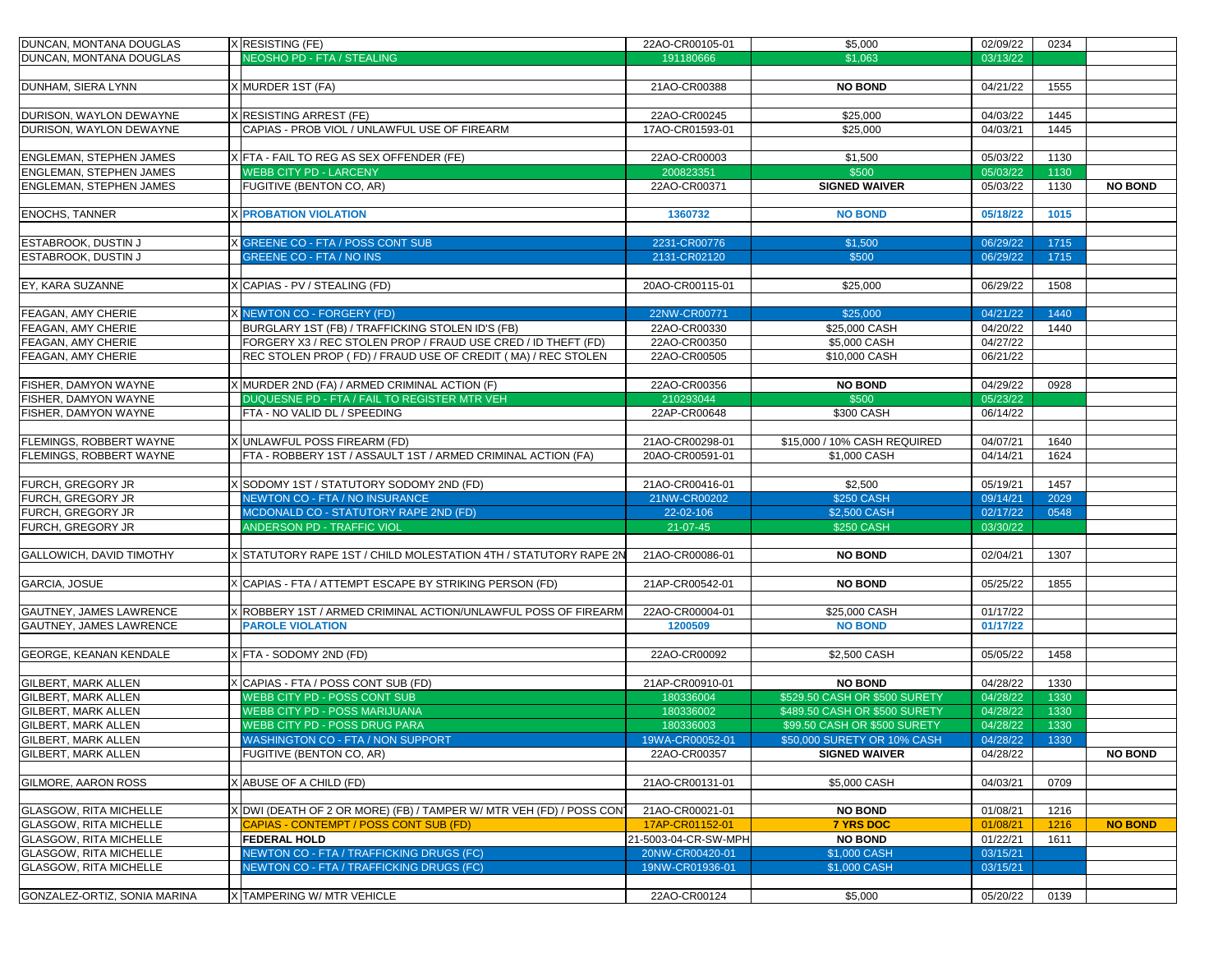| GONZALEZ-ORTIZ, SONIA MARINA                       | <b>POSS CONT SUB</b>                                                                           | 22AO-CR00185                       | \$1,000                                  | 05/20/22             | 0139         |                                  |
|----------------------------------------------------|------------------------------------------------------------------------------------------------|------------------------------------|------------------------------------------|----------------------|--------------|----------------------------------|
| <b>GRAHAM, LAWRENCE MITCHELL</b>                   | X STAT SODOMY X3 / CHILD MOLESTATION 2ND                                                       | 22AO-CR00266                       | <b>NO BOND</b>                           | 04/04/22             | 2015         |                                  |
|                                                    |                                                                                                |                                    |                                          |                      |              |                                  |
| <b>GREFSTAD HECKMAN, TIMMY W</b>                   | X KIDNAPPING 1ST (FA)                                                                          | 22AO-CR00268-01                    | \$50,000                                 | 04/24/22             | 0346         |                                  |
| <b>GUEVARA, JOE I</b>                              | X ASSAULT 1ST (FB)                                                                             | 21AO-CR00486-01                    | <b>NO BOND</b>                           | 07/07/21             | 0744         |                                  |
| HALFAKER, MAPLE AUTUMN                             | X POSS CONT SUB (FD)                                                                           | 22AO-CR00353                       | <b>PENDING RELEASE</b>                   | 06/03/22             | 2133         | <b>NO BOND</b>                   |
|                                                    |                                                                                                |                                    |                                          |                      |              |                                  |
| HALL, JUSTICE                                      | X CARTHAGE PD -POSS CONT SUB<br><b>CARTHAGE PD - FALSE DECLERATION</b>                         | 22-2608                            | <b>NO BOND</b>                           | 06/29/22             | 1434         | 06/30/22-1434                    |
| HALL, JUSTICE<br>HALL, JUSTICE                     | <b>CARTHAGE PD - DWS</b>                                                                       | 22-2608<br>22-2608                 | <b>NO BOND</b><br><b>NO BOND</b>         | 06/29/22<br>06/29/22 | 1434<br>1434 | 06/30/22-1434<br>06/30/22-1434   |
| HALL, JUSTICE                                      | <b>CHRISTIAN CO - FTA / ASSAULT</b>                                                            | 21CT-CR01722                       | \$5,000                                  | 06/29/22             | 1434         |                                  |
| HALL, JUSTICE                                      | CHRSTIAN CO - FTA / PROPERTY DAMAGE                                                            | 21CT-CR01100                       | \$5,000                                  | 06/29/22             | 1434         |                                  |
| HALL, JUSTICE                                      | CAPIAS - PROBATION VIOLATION / BURGLARY 2ND                                                    | 21AO-CR00462-01                    | \$25,000                                 | 06/29/22             | 1434         |                                  |
| HALL, JUSTICE                                      | CAPIAS - PROBATION VIOLATION / TAMPERING WITH VEICHLE 1ST                                      | 21AO-CR00559-01                    | \$25,000                                 | 06/29/22             | 1434         |                                  |
|                                                    |                                                                                                |                                    |                                          |                      |              |                                  |
| HALL, TUCKER LEE                                   | <b>X PAROLE VIOLATION</b>                                                                      | 1272546                            | <b>NO BOND</b>                           | 01/21/22             |              |                                  |
|                                                    |                                                                                                |                                    |                                          |                      |              |                                  |
| HAMM, JONATHON DILLION                             | X TAMPER W/ MOTOR VEHICLE (FD)                                                                 | 21AO-CR00809-01                    | \$2,500 CASH                             | 10/20/21             | 2040         |                                  |
| <b>HAMM, JONATHON DILLION</b>                      | <b>STEALING (FD)</b>                                                                           | 21AO-CR00866-01                    | <b>NO BOND</b>                           | 10/20/21             | 2040         |                                  |
| <b>HAMM, JONATHON DILLION</b>                      | STEALING / FORGERY / TAMPER W/ VEHICLE (FD)                                                    | 21AO-CR00732-01                    | \$25,000 CASH                            | 10/20/21             | 2040         |                                  |
| <b>HAMM, JONATHON DILLION</b>                      | TAMPER W/ MOTOR VEHICLE (FD)                                                                   | 21AO-CR00926-01                    | <b>NO BOND</b>                           | 11/01/21             | 1638         |                                  |
| HAMM, JONATHON DILLION                             | CARTERVILLE PD - FTA / DEFECTIVE EQUIP                                                         | 2019-54078                         | \$139.50 CASH OR \$500 SURETY            | 12/10/21             |              |                                  |
| <b>HAMM, JONATHON DILLION</b>                      | CARTERVILLE PD - FTA / PEACE DISTURBANCE                                                       | 2018-36314                         | \$525.50 CASH OR \$500 SURETY            | 12/10/21             |              |                                  |
| <b>HAMM, JONATHON DILLION</b>                      | CARTERVILLE PD - FTA / PROPERTY DAMAGE                                                         | 191135555                          | \$500                                    | 12/10/21             |              |                                  |
| HAMM, JONATHON DILLION                             | CARTERVILLE PD - FTA / TRESPASS                                                                | 191135556                          | \$500                                    | 12/10/21             |              |                                  |
|                                                    |                                                                                                |                                    |                                          |                      |              |                                  |
| HARBIN, TYRELL DARONN                              | X CAPIAS - FTA / ASSAULT 2ND (FD)                                                              | 20AO-CR00679-01                    | \$25,000                                 | 12/22/21             | 2030         |                                  |
| HARBIN, TYRELL DARONN                              | CAPIAS - FTA / POSS ILLEGAL WEAPON (FD)                                                        | 20AP-CR00783-01                    | \$25,000                                 | 12/22/21             | 2030         |                                  |
| HARBIN, TYRELL DARONN                              | UNLAWFUL POSS FIREARM (FD)                                                                     | 21AO-CR00946-01                    | \$75,000 CASH                            | 12/22/21             | 2030         |                                  |
|                                                    |                                                                                                |                                    |                                          |                      |              |                                  |
| HARPER, RICHARD RAY III                            | X CAPIAS - PROB VIOL / POSS CONT SUB (FD)                                                      | 19AP-CR00897-01                    | \$30,000                                 | 04/28/22             | 1323         |                                  |
|                                                    |                                                                                                |                                    |                                          |                      |              |                                  |
| <b>HEDGECORTH, STEVEN TYLER</b>                    | X CAPIAS - CONTEMPT / STEALING (FD)                                                            | 21AO-CR00463-01                    | <b>NO BOND</b>                           | 06/21/22             | 1901         |                                  |
| <b>HEDGECORTH, STEVEN TYLER</b>                    | CAPIAS - CONTEMPT / POSS CONT SUB (FD)                                                         | 21AO-CR01024-01                    | <b>NO BOND</b>                           | 06/21/22             | 1901         |                                  |
| <b>HEDGECORTH, STEVEN TYLER</b>                    | CAPIAS - CONTEMPT / STEALING (FD)                                                              | 21AO-CR00367-01                    | <b>NO BOND</b>                           | 06/21/22             | 1901         |                                  |
|                                                    |                                                                                                |                                    |                                          |                      |              |                                  |
| <b>HEDGECORTH, ZANE</b>                            | X <mark>RESISTING / PROPERTY DAMAGE / FAIL TO YIELD / DWR (FE)</mark>                          | 22AO-CR00141-01<br>17AO-CR00348-01 | <b>3 YEARS DOC</b><br><b>7 YEARS DOC</b> | 02/28/22<br>03/25/22 |              | <b>NO BOND</b><br><b>NO BOND</b> |
| <b>HEDGECORTH, ZANE</b><br><b>HEDGECORTH, ZANE</b> | <b>CAPIAS - PROB VIOL / STEALING (FD)</b><br>ORONOGO PD - FTA / FAIL TO REGISTER MOTOR VEHICLE | 1901973901                         | \$129.50 CASH OR \$500 SURETY            | 02/23/22             | 1116         |                                  |
| <b>HEDGECORTH, ZANE</b>                            | ORONOGO PD - FTA / DEFECTIVE EQUIPMENT                                                         | 1901973900                         | \$225 CASH OR \$500 SURETY               | 02/23/22             | 1116         |                                  |
| <b>HEDGECORTH, ZANE</b>                            | ORONOGO PD - FTA / DEFECTIVE EQUIPMENT                                                         | 1901973902                         | \$29.50 CASH OR \$500 SURETY             | 02/23/22             | 1116         |                                  |
| <b>HEDGECORTH, ZANE</b>                            | <b>PAROLE VIOLATION</b>                                                                        | 1304909                            | <b>NO BOND</b>                           | 02/23/22             | 1116         |                                  |
| <b>HEDGECORTH, ZANE</b>                            | JOPLIN PD - MISC TRAFFIC VIOLATION                                                             | 171128072                          | \$500                                    | 02/23/22             | 1116         |                                  |
| <b>HEDGECORTH, ZANE</b>                            | JOPLIN PD - NO INSURANCE                                                                       | 171128069                          | \$500                                    | 02/23/22             | 1116         |                                  |
| <b>HEDGECORTH, ZANE</b>                            | JOPLIN PD - IMPROPER LANE USAGE                                                                | 171128071                          | \$500                                    | 02/23/22             | 1116         |                                  |
| <b>HEDGECORTH, ZANE</b>                            | JOPLIN PD - DISPLAY PLATES                                                                     | 171128070                          | \$500                                    | 02/23/22             | 1116         |                                  |
| <b>HEDGECORTH, ZANE</b>                            | JOPLIN PD - PROPERTY DAMAGE (VANDALISM)                                                        | 171129101                          | \$500                                    | 02/23/22             | 1116         |                                  |
|                                                    |                                                                                                |                                    |                                          |                      |              |                                  |
| <b>HENSON, ADAM SHANE</b>                          | X WEBB CITY PD - PEACE DISTURBANCE                                                             | 121053447                          | \$529.50 CASH OR \$500 SURETY            | 05/01/22             | 1413         |                                  |
| <b>HENSON, ADAM SHANE</b>                          | <b>WEBB CITY PD - PEACE DISTURBANCE</b>                                                        | 121053448                          | \$529.50 CASH OR \$500 SURETY            | 05/01/22             | 1413         |                                  |
| <b>HENSON, ADAM SHANE</b>                          | <b>TRAFFICKING 2ND</b>                                                                         | 22AP-CR00590                       | \$10,000                                 | 05/02/22             | 1413         |                                  |
|                                                    |                                                                                                |                                    |                                          |                      |              |                                  |
| <b>HENSON, GRANT DELAND</b>                        | X KIDNAPPING (FB) / STATUTORY RAPE (F)                                                         | 22AO-CR00005-01                    | \$100,000 CASH AND \$150,000 SURETY      | 01/21/22             | 1815         |                                  |
|                                                    |                                                                                                |                                    |                                          |                      |              |                                  |
| <b>HERNANDEZ, CESAR ULISES JR</b>                  | X FTA - VIOLATE EXPARTE (M)                                                                    | 20AO-CR00602                       | \$500 CASH                               | 05/25/21             | 1720         |                                  |
| HERNANDEZ, CESAR ULISES JR                         | <b>FTA - ASSAULT 3RD (FD)</b>                                                                  | 20AO-CR01088                       | \$500 CASH                               | 05/25/21             | 1720         |                                  |
| HERNANDEZ, CESAR ULISES JR                         | <b>WEBB CITY PD - LARCENY</b>                                                                  | 161224489                          | <b>\$180 CASH</b>                        | 09/14/21             | 2102         |                                  |
|                                                    |                                                                                                |                                    |                                          |                      |              |                                  |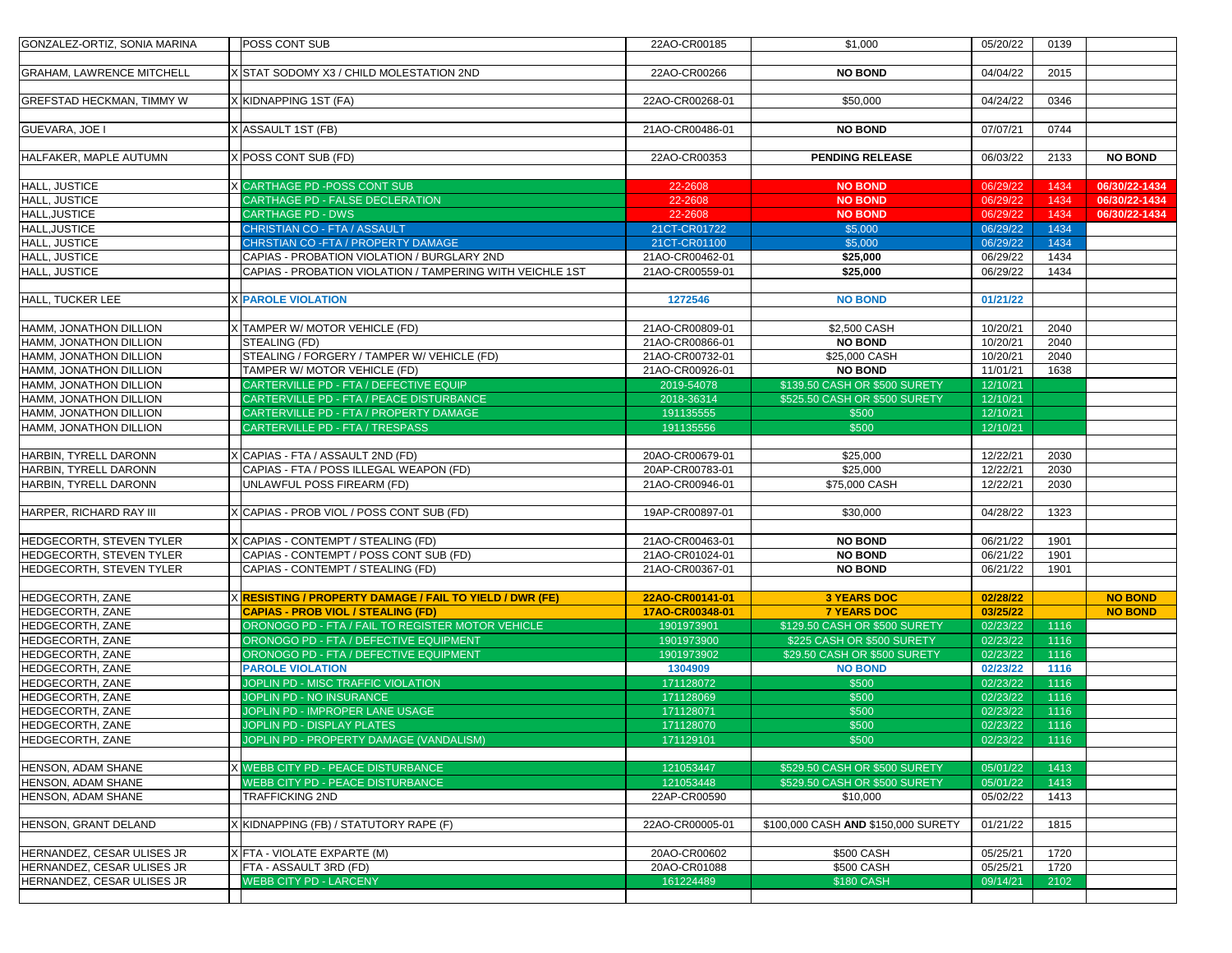| <b>HIGINBOTHAM, BRADLEY E</b>      | DOMESTIC ASSAULT 2ND (FD)                                                          | 22AO-CR00461                       | \$2,000 CASH                      | 06/23/22             | 1345         |          |
|------------------------------------|------------------------------------------------------------------------------------|------------------------------------|-----------------------------------|----------------------|--------------|----------|
| <b>HIGNITE, DONALD R</b>           | CAPIAS - PROB VIOL / ASSAULT (FB)                                                  | 19AO-CR00563-01                    | <b>NO BOND</b>                    | 06/15/22             | 1045         |          |
|                                    |                                                                                    |                                    |                                   |                      |              |          |
| HIJOE, GLAINE ANNA                 | CAPIAS - CONTEMPT / DWI (FC)                                                       | 17AP-CR00070-01                    | <b>NO BOND</b>                    | 04/17/22             | 1045         |          |
| HIJOE, GLAINE ANNA                 | CAPIAS - CONTEMPT / DWI (FC)                                                       | 17AP-CR01462-01                    | <b>NO BOND</b>                    | 04/17/22             | 1045         |          |
| HIJOE, GLAINE ANNA                 | <b>JOPLIN PD - RESISTING ARREST</b>                                                | 171119724                          | <b>NO BOND</b>                    | 04/17/22             | 1045         |          |
| HIJOE, GLAINE ANNA                 | <b>JOPLIN PD - RESISTING ARREST</b>                                                | 171124096                          | <b>NO BOND</b>                    | 04/17/22             | 1045         |          |
| HIJOE, GLAINE ANNA                 | <b>JOPLIN PD - LARCENY</b>                                                         | 151255281                          | <b>NO BOND</b>                    | 04/17/22             | 1045         |          |
| HIJOE, GLAINE ANNA                 | <b>WEBB CITY PD - DWR</b>                                                          | 180334279                          | \$500                             | 04/17/22             | 1045         |          |
| HIJOE, GLAINE ANNA                 | <b>WEBB CITY PD - NO INSURANCE</b>                                                 | 180334284                          | \$500                             | 04/17/22             | 1045         |          |
| HIJOE, GLAINE ANNA                 | <b>WEBB CITY PD - NO SEATBELT</b>                                                  | 180334283                          | \$10 CASH                         | 04/17/22             | 1045         |          |
| HIJOE, GLAINE ANNA                 | <b>WEBB CITY PD - IMPROPER LANE</b>                                                | 180334282                          | \$90 CASH                         | 04/17/22             | 1045         |          |
| HIJOE, GLAINE ANNA                 | <b>WEBB CITY PD - OPEN CONTAINER</b>                                               | 180334280                          | <b>\$180 CASH</b>                 | 04/17/22             | 1045         |          |
| HIJOE, GLAINE ANNA                 | <b>WEBB CITY PD - DWI</b>                                                          | 180334278                          | \$500                             | 04/17/22             | 1045         |          |
| HIJOE, GLAINE ANNA                 | <b>WEBB CITY PD - OBSTRUCTION</b>                                                  | 180334281                          | \$429.50 CASH OR \$500 SURETY     | 04/17/22             | 1045         |          |
|                                    |                                                                                    |                                    |                                   |                      |              |          |
| HILL, DANIELLE MARIE               | [FTA - STEALING (FD)                                                               | 21AO-CR01050                       | \$2,500                           | 06/24/22             | 1130         |          |
| HILL, DANIELLE MARIE               | <b>WEBB CITY PD - PROPERTY DAMAGE</b>                                              | 190153044                          | \$500                             | 06/24/22             | 1130         |          |
| HILL, DANIELLE MARIE               | <b>WEBB CITY PD - LARCENY</b>                                                      | 190153045                          | \$500                             | 06/24/22             | 1130         |          |
|                                    |                                                                                    |                                    |                                   |                      |              |          |
| <b>HILL, DELMAR CLINTON</b>        | SODOMY 1ST (F) X 6                                                                 | 22AO-CR00160                       | \$150,000 CASH                    | 03/02/22             | 2341         |          |
|                                    |                                                                                    |                                    |                                   |                      |              |          |
| <b>HOFFMAN, MATTHEW MARTIN</b>     | (FTA - RESISTING (FE)                                                              | 22AO-CR00038                       | \$10,000 SURETY OR \$1,500 CASH   | 06/24/22             | 1130         |          |
| <b>HOFFMAN, MATTHEW MARTIN</b>     | FTA - STEALING (FD)                                                                | 21AO-CR01051                       | \$2,500                           | 06/24/22             | 1130         |          |
| <b>HOFFMAN, MATTHEW MARTIN</b>     | <b>WEBB CITY PD - PROPERTY DAMAGE</b>                                              | 190153046                          | \$500                             | 06/24/22             | 1130         |          |
| <b>HOFFMAN, MATTHEW MARTIN</b>     | <b>WEBB CITY PD - LARCENY</b>                                                      | 190153047                          | \$500                             | 06/24/22             | 1130         |          |
| HOFFMAN, MATTHEW MARTIN            | <b>CARTERVILLE PD - FTA / DWS</b>                                                  | 2018-36871                         | \$522.50 CASH OR \$500 SURETY     | 06/24/22             | 1130         |          |
|                                    |                                                                                    |                                    |                                   |                      |              |          |
| <b>HOLT, KAYLA LOUISE</b>          | CAPIAS - CONTEMPT / POSS CONT SUB (FD)                                             | 20AP-CR01881-01                    | <b>NO BOND</b>                    | 06/17/22             | 1025         |          |
| <b>HOLT, KAYLA LOUISE</b>          | CAPIAS - CONTEMPT / POSS CONT SUB (FD)                                             | 21AP-CR00007-01                    | <b>NO BOND</b>                    | 06/17/22             | 1025         |          |
|                                    |                                                                                    |                                    |                                   |                      |              |          |
| <b>HOOKER, JACK THOMAS</b>         | STATUTORY SODOMY X4 (F) / STATUTORY RAPE X2 (FD)                                   | 21AO-CR00993-01                    | \$25,000 CASH AND \$25,000 SURETY | 11/24/21             | 1023         |          |
|                                    |                                                                                    |                                    |                                   |                      |              |          |
| HORN, ROGER LEA                    | CAPIAS - PROB VIOL / FAIL REG SEX OFFENDER (FD)<br>NEWTON CO - FTA / POSS CONT SUB | 19AP-CR02357-01                    | \$10,000                          | 06/20/22             | 1432         |          |
| HORN, ROGER LEA                    | GREENE CO - FTA / VIOLATE LIFETIME SUPERVISION                                     | 20NW-CR02089-01<br>2031-CR01989-01 | \$1,000 CASH<br><b>NO BOND</b>    | 06/20/22             | 1432<br>1432 |          |
| HORN, ROGER LEA<br>HORN, ROGER LEA | <b>GREENE CO - FTA / POSS CONT SUB</b>                                             | 2031-CR01992-01                    | <b>NO BOND</b>                    | 06/20/22<br>06/20/22 | 1432         |          |
|                                    |                                                                                    |                                    |                                   |                      |              |          |
| <b>HOWARD, RICO MARELL</b>         | CAPIAS - FTA / TAMPERING WITH MOTOR VEHICLE (FD)                                   | 21AO-CR00565-01                    | \$25,000                          | 04/26/22             | 0950         |          |
|                                    |                                                                                    |                                    |                                   |                      |              |          |
| HUDSON, JOSEPH FRANKLIN            | (FTA - POSS CONT SUB (FD)                                                          | 20AP-CR01523-01                    | <b>NO BOND</b>                    | 04/29/22             | 1120         |          |
|                                    |                                                                                    |                                    |                                   |                      |              |          |
| HUGHES, DAYSHA JEAN                | CAPIAS - CONTEMPT / POSS CONT SUB (FD)                                             | 20AO-CR00764-01                    | <b>NO BOND</b>                    | 06/17/22             | 1015         |          |
|                                    |                                                                                    |                                    |                                   |                      |              |          |
| <b>HUGHES, SAMUEL JAMES</b>        | CAPIAS - FTA / POSS CONT SUB                                                       | 21AP-CR01516-01                    | \$25,000                          | 04/29/22             | 0928         |          |
| <b>HUGHES, SAMUEL JAMES</b>        | CAPIAS - FTA / POSS CONT SUB (FD)                                                  | 20AP-CR00774-01                    | \$25,000                          | 04/29/22             | 0928         |          |
| <b>HUGHES, SAMUEL JAMES</b>        | CAPIAS - FTA / UNLAWFUL POSS OF FIREARM (FD)                                       | 21AP-CR01379-01                    | \$25,000                          | 04/29/22             | 0928         |          |
| <b>HUGHES, SAMUEL JAMES</b>        | <b>RAYTOWN PD - DWR</b>                                                            | 191009517                          | \$1,000 / 10% CASH                | 04/29/22             | 0928         |          |
| <b>HUGHES, SAMUEL JAMES</b>        | JACKSON CO - SHOOT AT PERSON FROM MTR VEH                                          | 2216CR00723                        | \$50,000 SURETY OR 10% CASH       | 04/29/22             | 0928         |          |
| <b>HUGHES, SAMUEL JAMES</b>        | RAYTOWN PD - PROB VIOL / DOMESTIC ASSAULT                                          | 39267                              | \$1,000 / 10% CASH                | 04/29/22             | 0928         |          |
| <b>HUGHES, SAMUEL JAMES</b>        | <b>RAYTOWN PD - SHOPLIFTING</b>                                                    | 39309                              | \$1,000 / 10% CASH                | 04/29/22             | 0928         |          |
| <b>HUGHES, SAMUEL JAMES</b>        | <b>RAYTOWN PD - DOMESTIC ASSAULT</b>                                               | 39619                              | \$1,000 CASH                      | 04/29/22             | 0928         |          |
|                                    |                                                                                    |                                    |                                   |                      |              |          |
| HYLTON, JUSTIN SCOTT               | <b>RESIST (FE)</b>                                                                 | 21AO-CR01106-01                    | <b>NO BOND</b>                    | 05/05/22             | 1353         |          |
| <b>HYLTON, JUSTIN SCOTT</b>        | CAPIAS - FTA / UNLAWFUL POSS FIREARM (FD)                                          | 21AP-CR00954-01                    | \$5,000                           | 05/05/22             | 1353         |          |
| <b>HYLTON, JUSTIN SCOTT</b>        | <b>GREENE CO - FTA / FORGERY</b>                                                   | 2131-CR04402                       | \$1,500                           | 05/05/22             | 1353         |          |
| HYLTON, JUSTIN SCOTT               | <b>WEBB CITY PD - TRESPASSING</b>                                                  | 200495221                          | \$500                             | 05/05/22             | 1353         |          |
| <b>HYLTON, JUSTIN SCOTT</b>        | <b>WEBB CITY PD - SHOPLIFTING</b>                                                  | 200495220                          | \$500                             | 05/05/22             | 1353         |          |
|                                    |                                                                                    |                                    |                                   |                      |              |          |
| JACOBS, CARRIE LYNN                | X FTA - POSS MARIJUANA (M)                                                         | 21AP-CR01234                       | <b>SENT CO TIME</b>               | 01/22/22             | 1400         | 09/01/22 |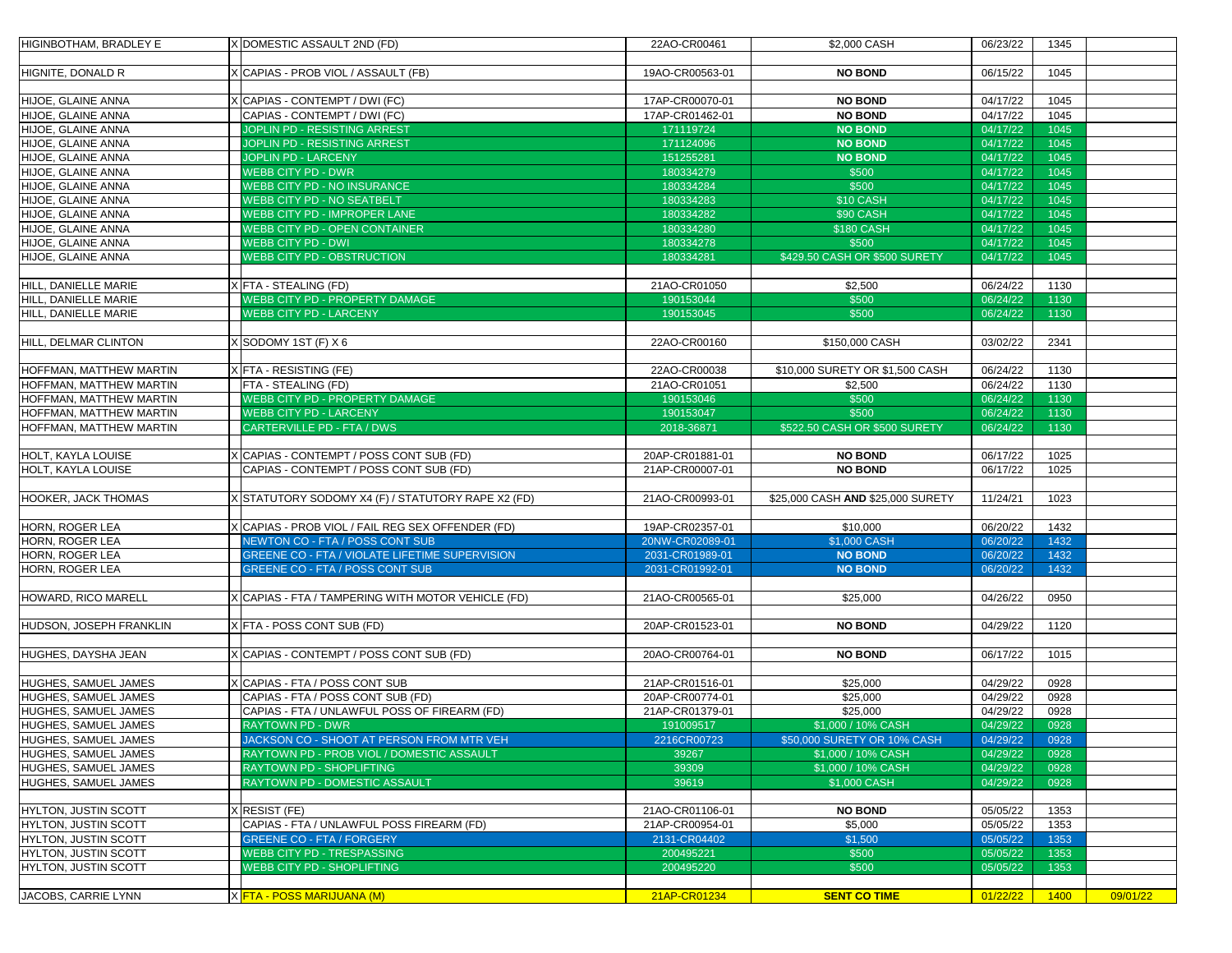| JACOBS, CARRIE LYNN             | <b>FTA - STEALING (FD)</b>                                           | 21AO-CR00680-01 | \$500 CASH OR \$2,000 SURETY      | 01/27/22             | 0911         |
|---------------------------------|----------------------------------------------------------------------|-----------------|-----------------------------------|----------------------|--------------|
| JACOBS, CARRIE LYNN             | CARTERVILLE PD - FTA / POSS DRUG PARA                                | 191135939       | \$529.50 CASH OR \$500 SURETY     | 01/27/22             | 0911         |
| JACOBS, CARRIE LYNN             | CARTERVILLE PD - FTA / POSS OF MARIJUANA                             | 191135799       | \$529.50 CASH OR \$500 SURETY     | 01/27/22             | 0911         |
| JACOBS, CARRIE LYNN             | CARTERVILLE PD - FTA / NO DL                                         | 2020-34675      | \$22.50 CASH OR \$500 SURETY      | 01/27/22             | 0911         |
|                                 |                                                                      |                 |                                   |                      |              |
| JEWELL, KRISTEN HILLARY         | X CAPIAS - FTA / TAMPER MTR VEH 1ST (FD)                             | 21AO-CR00242-01 | \$5,000                           | 06/01/22             | 1513         |
|                                 |                                                                      |                 |                                   |                      |              |
| JOHNSON, DACODA JONATHAN LEE    | X <b>WRIT -</b> RESISTING                                            | 17AO-CR01453-01 | <b>NO BOND</b>                    | 06/21/22             | 1500         |
|                                 |                                                                      |                 |                                   |                      |              |
| JOHNSON, KASADIE D              | X RESIST (FE) / ATTEMPT ESCAPE / PROP DAMAGE / TRESPASSING           | 22AP-CR00435    | \$5,000 CASH OR \$10,000 SURETY   | 03/30/22             | 1824         |
|                                 |                                                                      |                 |                                   |                      |              |
| JOHNSON, KEVIN CLAY             | X MURDER 1ST X 2 (FA)                                                | 21AO-CR00151-01 | <b>NO BOND</b>                    | 02/22/21             | 0456         |
|                                 |                                                                      |                 |                                   |                      |              |
| <b>KETCHUM, JAMMIE JOANNA</b>   | X FTA - NON SUPPORT (M)                                              | 20AP-CR02083    | \$500 CASH                        | 06/16/22             | 1140         |
| <b>KETCHUM, JAMMIE JOANNA</b>   | JOPLIN PD - TRAFFIC VIOLATION X2                                     | 171127005       | <b>NO BOND</b>                    | 06/16/22             | 1140         |
|                                 |                                                                      |                 |                                   |                      |              |
| KIECKER, GARRY DALE II          | XFTA - HARASSMENT 1ST (FE)                                           | 20AO-CR01172    | <b>NO BOND</b>                    | 12/04/20             | 1222         |
| KIECKER, GARRY DALE II          | <b>JOPLIN PD - TRESPASS</b>                                          | 171130666       | \$500                             | 05/18/21             | 1921         |
|                                 |                                                                      |                 |                                   |                      |              |
| KILLION, ELTON NELSON           | X CHILD MOLESTATION 3RD X2 (FC)                                      | 21AO-CR00921-01 | \$75,000 CASH AND \$25,000 SURETY | 10/28/21             | 1128         |
|                                 |                                                                      |                 |                                   |                      |              |
| KIMBROUGH, BAYLEY JOE           | X RESISTING (M)                                                      | 22AO-CR00512    | \$5,000 CASH                      | 06/21/22             | 2307         |
|                                 |                                                                      |                 |                                   |                      |              |
| <b>KIMBROUGH, PAIGE NICHOLE</b> | X TRAFFICK DRUGS 2ND (FB)                                            | 22AP-CR00566    | \$25,000 CASH                     | 05/04/22             | 1759         |
| KIMBROUGH, PAIGE NICHOLE        | NEWTON CO - FTA / PASS BAD CHECK                                     | 22NW-CR00101    | <b>\$500 CASH</b>                 | 05/04/22             | 1759         |
| KIMBROUGH, PAIGE NICHOLE        | LACLEDE CO - FTA / POSS CONT SUB                                     | 21LA-CR01250    | <b>NO BOND</b>                    | 05/04/22             | 1759         |
| KIMBROUGH, PAIGE NICHOLE        | <b>AWRENCE CO - CAPIAS / PROB VIOL / DIST CONT SUB</b>               | 16LW-CR00097-01 | <b>NO BOND</b>                    | 05/23/22             |              |
|                                 |                                                                      |                 |                                   |                      |              |
| KIMMEL, MATTHEW RAY             | X CAPIAS - FTA / RESISTING (FE)                                      | 19AP-CR01552-01 | \$30,000                          | 05/13/22             | 1205         |
| KIMMEL, MATTHEW RAY             | CAPIAS - FTA / POSS CONT SUB (FD)                                    | 19AP-CR01391-01 | \$30,000                          | 05/13/22             | 1205         |
| KIMMEL, MATTHEW RAY             | CAPIAS - FTA / RESISTING (FE)                                        | 20AP-CR00364-01 | \$30,000                          | 05/13/22             | 1205         |
| KIMMEL, MATTHEW RAY             | CARTERVILLE PD - FTA / LEAVE SCENE OF ACCIDENT                       | 191135788       | \$500                             | 05/13/22             | 1205         |
| KIMMEL, MATTHEW RAY             | CARTERVILLE PD - FTA / PROPERTY DAMAGE                               | 191135789       | \$500                             | 05/13/22             | 1205         |
|                                 |                                                                      |                 |                                   |                      |              |
| <b>LAWRENCE, DEREK GLENN</b>    | (CAPIAS - FTA / POSS CONT SUB (FD)                                   | 17AP-CR01111-01 | \$25,000                          | 02/09/22             | 1430         |
| LAWRENCE, DEREK GLENN           | CAPIAS - FTA / STEALING (FD)                                         | 19AO-CR00112-01 | \$25,000                          | 02/09/22             | 1430         |
| <b>LAWRENCE, DEREK GLENN</b>    | CAPIAS - FTA / POSS CONT SUB (FD)                                    | 20AP-CR01230-01 | \$25,000                          | 02/09/22             | 1430         |
|                                 |                                                                      |                 |                                   |                      |              |
| LAWYER, JESSICA NICKOLE         | X CHILD ABUSE X3 / POSS CONT SUB                                     | 22AO-CR00354    | \$10,000 CASH                     | 06/04/22             | 1552         |
|                                 |                                                                      |                 |                                   |                      |              |
| LINDSEY, DANIEL MICHAEL         | X POSS CHILD PORN (FB)                                               | 22AO-CR00145-01 | \$50,000 CASH AND \$25,000 SURETY | 03/01/22             | 1015         |
|                                 |                                                                      |                 |                                   |                      |              |
| LOPEZ, CONSTANTINO              | X STALKING (FE)                                                      | 19AO-CR00941    | <b>NO BOND</b>                    | 09/04/19             | 1435         |
|                                 |                                                                      |                 |                                   |                      |              |
| LOPEZ, JOHNNY<br>LOPEZ, JOHNNY  | X CAPIAS - FTA / RESISTING (FE)<br>CAPIAS - FTA / POSS CONT SUB (FD) | 20AP-CR01593-01 | \$25,000                          | 06/16/22<br>06/16/22 | 2059<br>2059 |
|                                 |                                                                      | 21AO-CR00898-01 | \$25,000                          |                      |              |
| LOPEZ NIETO, ELMER ANTONIO      | X STATUTORY RAPE / STAT SODOMY / CHILD MOLESTATION (FB)              | 21AO-CR00729-01 | \$200,000 CASH                    | 09/24/21             | 1911         |
|                                 |                                                                      |                 |                                   |                      |              |
| LUKASIEWICZ, TIFFANY ANNE       | X MURDER 2ND (FA)                                                    | 20AO-CR01252-01 | \$500,000 CASH                    | 05/04/21             | 1515         |
|                                 |                                                                      |                 |                                   |                      |              |
| MALDONADO CHAVEZ, MARIO         | <b>X</b> STEALING                                                    | 22AO-CR00411    | \$2,500                           | 05/17/22             | 1153         |
| MALDONADO CHAVEZ, MARIO         | FTA - POSS CONT SUB (FD)                                             | 22AP-CR00419    | \$1,000 CASH                      | 05/16/22             |              |
| MALDONADO CHAVEZ, MARIO         | CAPIAS - PROB VIOL / POSS CONT SUB (FD)                              | 18AP-CR01879-01 | \$30,000                          | 06/21/22             |              |
| MALDONADO CHAVEZ, MARIO         | CAPIAS - PROB VIOL / POSS CONT SUB (FD)                              | 20AP-CR01886-01 | \$30,000                          | 06/21/22             |              |
|                                 |                                                                      |                 |                                   |                      |              |
| MALONE, CASEY L                 | (DOMESTIC ASSAULT 1ST (FA)                                           | 21AO-CR00079-01 | <b>NO BOND</b>                    | 01/20/21             | 1419         |
|                                 |                                                                      |                 |                                   |                      |              |
| MANLY, SAMANTHA                 | X NEWTON CO - PROB VIOL / DELIVERY CONT SUB                          | 18NW-CR0191801  | <b>NO BOND</b>                    | 05/05/22             | 0917         |
| MANLY, SAMANTHA                 | CAPIAS - PROB VIOL / DEL CONT SUB (FC)                               | 18AP-CR01606-01 | \$25,000                          | 05/05/22             | 0917         |
|                                 |                                                                      |                 |                                   |                      |              |
|                                 |                                                                      |                 |                                   |                      |              |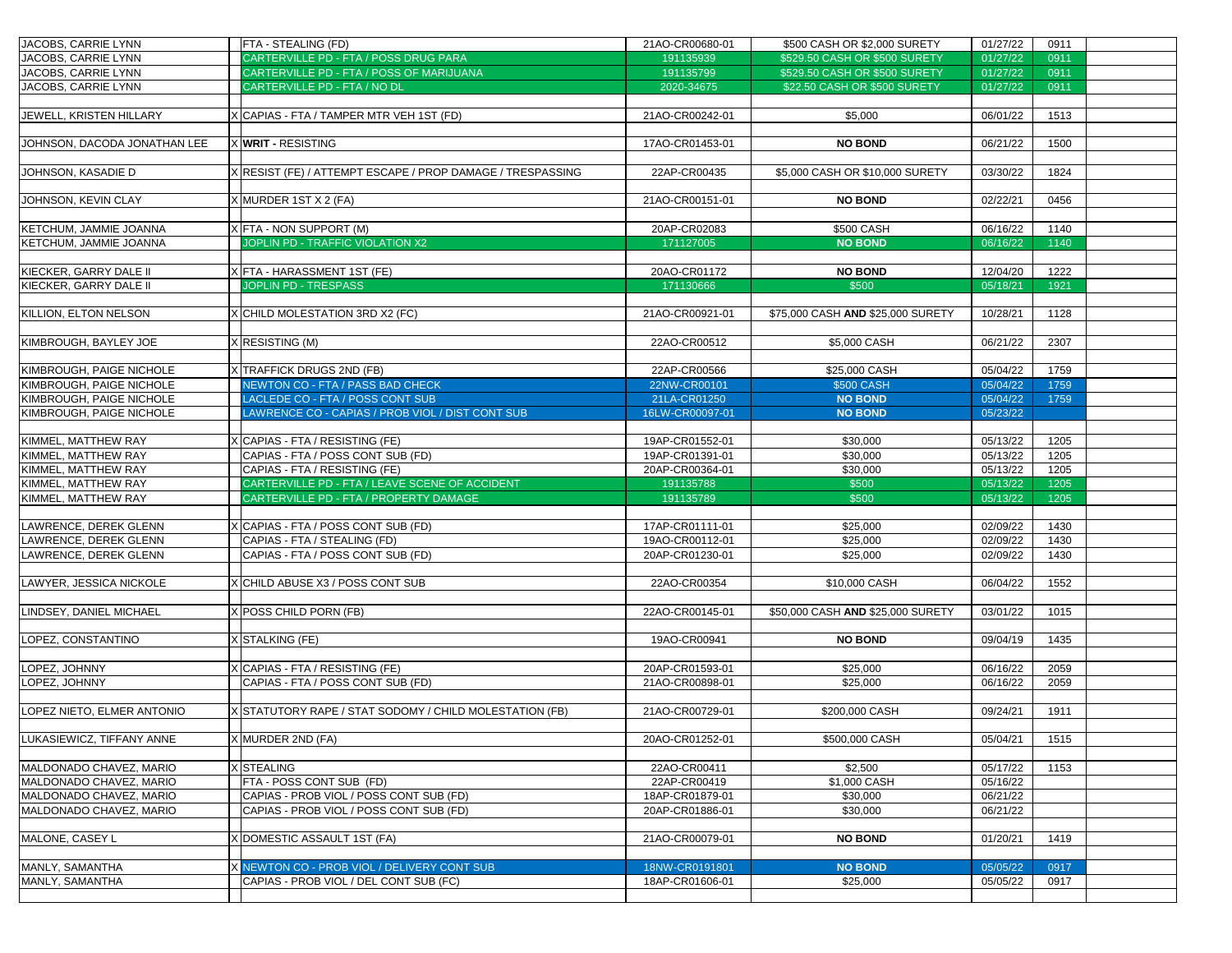| MARTIN, CHRISTOPHER WILLIAM          | <b>POSS CONT SUB</b>                                               | 22AP-CR00783    | \$50,000 CASH OR \$300,000 SURETY | 06/21/22 | 0246 |                |
|--------------------------------------|--------------------------------------------------------------------|-----------------|-----------------------------------|----------|------|----------------|
| MATLOCK, GREGORY JAMES               | X FTA - FORGERY (FD)                                               | 19AO-CR00856    | \$2,500 CASH                      | 06/09/22 | 1430 |                |
| MATLOCK, GREGORY JAMES               | FUGITIVE (LABETTE CO, KS)                                          | 22AO-CR00481    | <b>SIGNED WAIVER</b>              | 06/09/22 | 1430 | <b>NO BOND</b> |
|                                      |                                                                    |                 |                                   |          |      |                |
| MATTHEWS, CASEY EUGENE SR            | ASSAULT 2ND - SPECIAL VICTIM (FB)                                  | 21AP-CR01737-01 | \$10,000 CASH                     | 12/19/21 | 2014 |                |
| MATTHEWS, CASEY EUGENE SR            | <b>AWRENCE CO - ASSAULT (F)</b>                                    | 21LW-CR01079    | <b>NO BOND</b>                    | 12/19/21 | 2014 |                |
| MATTHEWS, CASEY EUGENE SR            | <b>RESISTING (FE)</b>                                              | 21AP-CR01772-01 | \$5,000 CASH                      | 12/19/21 | 2014 |                |
|                                      |                                                                    |                 |                                   |          |      |                |
| <b>MAYES, TODD JOHN</b>              | MURDER 1ST / ARMED CRIMINAL ACTION (FA)                            | 22AO-CR00026-01 | <b>NO BOND</b>                    | 01/13/22 | 0900 |                |
|                                      |                                                                    |                 |                                   |          |      |                |
| <b>MCCLENDON, DAVID A</b>            | <b>FUGITIVE (TOPEKA, KS CORR FACILITY)</b>                         | 22AP-CR00813    | \$10,000 CASH                     | 06/27/22 | 1606 |                |
| MCGEE, KRISTOPHER JEFFERY            | POSS CONT SUB (FD)                                                 | 21AO-CR00290-01 | \$50,000 CASH                     | 05/09/21 | 1903 |                |
| MCGEE, KRISTOPHER JEFFERY            | <b>ASSAULT 1ST - SPECIAL VICTIM (FA)</b>                           | 21AO-CR00398-01 | <b>NO BOND</b>                    | 05/17/21 |      |                |
| MCGEE, KRISTOPHER JEFFERY            | RAPE 1ST / SODOMY 1ST / KIDNAPPING X3 / ACA X3/ ASSAULT 1ST / ROBE | 21AO-CR00502-01 | <b>NO BOND</b>                    | 06/14/21 |      |                |
| MCGEE, KRISTOPHER JEFFERY            | <b>WEBB CITY PD - TRAFFIC OFFENSE</b>                              | 200494157       | \$225 CASH OR \$500 SURETY        | 05/09/21 | 1903 |                |
| MCGEE, KRISTOPHER JEFFERY            | <b>WEBB CITY PD - TRAFFIC OFFENSE</b>                              | 200494156       | \$225 CASH OR \$500 SURETY        | 05/09/21 | 1903 |                |
| MCGEE, KRISTOPHER JEFFERY            | <b>WEBB CITY PD - PUBLIC PEACE</b>                                 | 200494159       | \$329.50 CASH OR \$500 SURETY     | 05/09/21 | 1903 |                |
|                                      |                                                                    |                 |                                   |          |      |                |
| <b>MCKISSACK, COURTNEY TERRELL</b>   | X VIOLATION OF EXPARTE (M)                                         | 22AO-CR00550    | \$2000 CASH                       | 06/29/22 | 0015 |                |
|                                      |                                                                    |                 |                                   |          |      |                |
| MEALER, LOUIS ANTHONY                | X INCEST / CHILD MOLEST / STAT SODOMY X2 / ENDGR WELF CHILD (F)    | 20AO-CR00159    | <b>10 YRS DOC</b>                 | 04/14/22 | 1815 | <b>NO BOND</b> |
|                                      |                                                                    |                 |                                   |          |      |                |
| MENDEZ, LUIS                         | STATUTORY SODOMY 1ST (F)                                           | 21AO-CR00373-01 | <b>NO BOND</b>                    | 05/04/21 | 1312 |                |
| MENDEZ, LUIS                         | CE DETAINER                                                        | 370802441       | <b>NO BOND</b>                    | 05/06/21 |      |                |
|                                      |                                                                    |                 |                                   |          |      |                |
| MENEAR, KYLE LEE                     | CAPIAS - CONTEMPT / POSS CONT SUB (FD)                             | 19AP-CR02073-01 | \$25,000                          | 03/25/22 | 1008 |                |
|                                      |                                                                    |                 |                                   |          |      |                |
| MIDUSKI, DAVID J                     | X ASSAULT 4TH X2 / RESISTING (M)                                   | 20AO-CR01024    | \$1,000 CASH OR \$10,000 SURETY   | 12/16/21 | 0654 |                |
|                                      |                                                                    |                 |                                   |          |      |                |
| MONTSWILLO, HEATHER ANN              | CAPIAS - CONTEMPT / TAMPER WITH MOTOR VEHICLE (FD)                 | 17AO-CR00853-01 | <b>NO BOND</b>                    | 10/07/20 | 1521 |                |
| MONTSWILLO, HEATHER ANN              | <b>NEWTON CO - FTA / BURGLARY 2ND</b>                              | 20NW-CR01628    | \$2,500                           | 03/24/21 | 2214 |                |
| MONTSWILLO, HEATHER ANN              | JOPLIN PD - FTA / TRESPASSING                                      | 15125451        | \$500                             | 03/24/21 | 2214 |                |
| MONTSWILLO, HEATHER ANN              | JOPLIN PD - FTA / RESISTING                                        | 180020851       | \$500                             | 03/24/21 | 2214 |                |
| MONTSWILLO, HEATHER ANN              | JOPLIN PD - FTA / NO INSURANCE                                     | 171125744       | \$500                             | 03/24/21 | 2214 |                |
| MONTSWILLO, HEATHER ANN              | <b>JOPLIN PD - FTA / RESISTING</b>                                 | 171129170       | \$500                             | 03/24/21 | 2214 |                |
| MONTSWILLO, HEATHER ANN              | JOPLIN PD - FTA / RESISTING                                        | 151254000       | \$500                             | 03/24/21 | 2214 |                |
| MONTSWILLO, HEATHER ANN              | JOPLIN PD - FTA / PETIT THEFT                                      | 171129169       | \$500                             | 03/24/21 | 2214 |                |
|                                      |                                                                    |                 |                                   |          |      |                |
| MORLEN, JOSHUA WADE                  | <b>FUGITIVE (PRATT CO, KS)</b>                                     | 22AO-CR00484    | <b>SIGNED WAIVER</b>              | 06/09/22 | 2234 | <b>NO BOND</b> |
|                                      |                                                                    |                 |                                   |          |      |                |
| <b>MYERS, DALTON WAYNE</b>           | <b>X CARTERVILLE PD - FTA / RESISTING</b>                          | 2020-35065      | \$425.50 CASH OR \$500 SURETY     | 05/14/22 | 1835 |                |
| <b>MYERS, DALTON WAYNE</b>           | CARTERVILLE PD - FTA / STEALING                                    | 191135648       | \$500                             | 05/14/22 | 1835 |                |
| <b>MYERS, DALTON WAYNE</b>           | CARTERVILLE PD - FTA / OBSTRUCTION                                 | 191135214       | \$500                             | 05/14/22 | 1835 |                |
| <b>MYERS, DALTON WAYNE</b>           | CARTERVILLE PD - FTA / ASSAULT                                     | 191135293       | \$500                             | 05/14/22 | 1835 |                |
| <b>IMYERS, DALTON WAYNE</b>          | <b>BURGLARY 2ND (FD)</b>                                           | 22AO-CR00524    | \$2,500 CASH AND \$3,500 SURETY   | 06/27/22 |      |                |
| NAVARRETE-HERNANDEZ, VICTOR          | X FTA - REC STOLEN PROPERTY (FD)                                   | 21AO-CR00587    | \$5,000 CASH AND \$10,000 SURETY  | 05/23/22 | 2124 |                |
|                                      |                                                                    |                 |                                   |          |      |                |
| <b>NEVELS, ROBERT MARION</b>         | POSS FIREARM / USE OF WEAPON / POSS CONT SUB (FD)                  | 22AO-CR00015-01 | <b>PENDING RELEASE</b>            | 01/30/22 | 0940 | <b>NO BOND</b> |
| NIVENS, TRAVIS                       | CAPIAS - CONTEMPT / FORGERY (FD)                                   | 19AO-CR00773-01 | \$25,000                          | 05/18/22 | 1015 |                |
|                                      |                                                                    |                 |                                   |          |      |                |
|                                      |                                                                    |                 | <b>NO BOND</b>                    |          |      |                |
| NOLEN, NATHANIEL L                   | CAPIAS - FTA / FAIL TO REG AS SEX OFFENDER (FE)                    | 20AP-CR01915-01 |                                   | 03/15/21 | 1500 |                |
|                                      |                                                                    |                 |                                   |          |      |                |
| O'GRODNICK, BRIAN MICHAEL            | MURDER 1ST (FA)                                                    | 20AO-CR00595-01 | <b>NO BOND</b>                    | 06/02/20 | 0900 |                |
|                                      |                                                                    |                 |                                   |          |      |                |
| <b>ORDONEZ LOPEZ, CRISTIAN VIERI</b> | X NEOSHO PD - FTA / DEFECTIVE EQUIPMENT                            | 180061344       | <b>\$120 CASH</b>                 | 03/21/22 | 0951 |                |
| <b>ORDONEZ LOPEZ, CRISTIAN VIERI</b> | POSS CONT SUB (FD)                                                 | 22AP-CR00364-01 | \$2,500                           | 03/21/22 | 0951 |                |
| <b>ORDONEZ LOPEZ, CRISTIAN VIERI</b> | CAPIAS - PROB VIOL / POSS CONT SUB (FD)                            | 21AP-CR00260-01 | \$10,000                          | 04/06/22 | 1001 |                |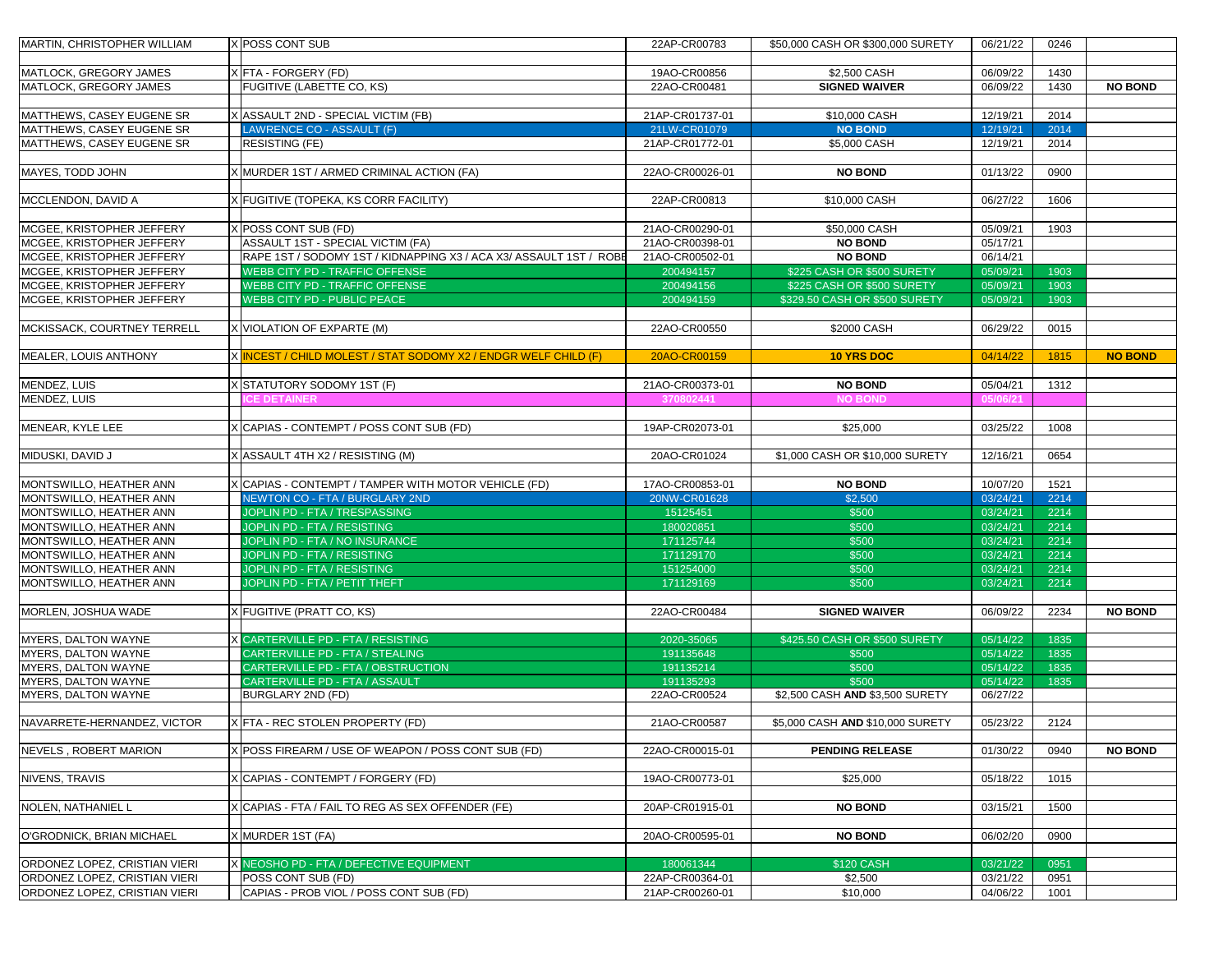| <b>OSBORNE, BILLY GENE</b>          | X CAPIAS - PROB VIOL / POSS CONT SUB (FD)                                        | 20AO-CR00015-01 | \$25,000                      | 05/22/22 | 1439 |                 |
|-------------------------------------|----------------------------------------------------------------------------------|-----------------|-------------------------------|----------|------|-----------------|
| <b>OSBORNE, BILLY GENE</b>          | CAPIAS - PROB VIOL / POSS CONT SUB (FD)                                          | 20AP-CR00021-01 | \$25,000                      | 05/22/22 | 1439 |                 |
|                                     |                                                                                  |                 |                               |          |      |                 |
| <b>PATTERSON, WILLIAM DEE</b>       | X WRIT - STATUTORY SODOMY 1ST / CHILD MOLESTATION 1ST (FB)                       | 18AO-CR00232-01 | <b>NO BOND</b>                | 08/06/21 | 1255 |                 |
|                                     |                                                                                  |                 |                               |          |      |                 |
|                                     |                                                                                  | 20AO-CR00556-01 |                               |          |      |                 |
| <b>PERRY, MICHAEL ALLEN</b>         | X CAPIAS - CONTEMPT / BURGLARY 1ST (FB)<br>CAPIAS - CONTEMPT / STALKING 1ST (FE) |                 | \$250,000                     | 05/12/21 | 1600 |                 |
| <b>PERRY, MICHAEL ALLEN</b>         |                                                                                  | 20AO-CR00670-01 | \$250,000                     | 05/12/21 | 1600 |                 |
| <b>PERRY, MICHAEL ALLEN</b>         | <b>BURGLARY 2ND (FD)</b>                                                         | 21AO-CR00380-01 | <b>NO BOND</b>                | 05/12/21 | 1600 |                 |
| <b>PERRY, MICHAEL ALLEN</b>         | TAMPER W/ JUDICIAL OFFICER (FD)                                                  | 21AO-CR00579    | \$5,000                       | 08/03/21 | 1642 |                 |
|                                     |                                                                                  |                 |                               |          |      |                 |
| <b>PETERS-HUGHES, CRYSTAL MARIE</b> | X FUGITIVE (CHEROKEE CO, KS)                                                     | 22AO-CR00416    | <b>NO BOND</b>                | 05/19/22 |      |                 |
|                                     |                                                                                  |                 |                               |          |      |                 |
| <b>PHILLIPS, JAMES EARL</b>         | X CHILD MOLESTATION 1ST / CHILD MOLESTATION 1ST                                  | 22AO-CR00423    | \$200,000 CASH                | 05/25/22 | 1130 |                 |
|                                     |                                                                                  |                 |                               |          |      |                 |
| <b>PICKARD, JULIE MARIE</b>         | <b>X PAROLE VIOLATION</b>                                                        | 1117072         | <b>NO BOND</b>                | 06/16/22 | 2314 |                 |
|                                     |                                                                                  |                 |                               |          |      |                 |
| PONCE-OCEGUEDA (GUZMAN), JUAN       | XTRAFFICKING DRUGS 1ST (FB)                                                      | 18AP-CR01247    | \$100,000 CASH                | 04/08/22 | 2115 |                 |
| PONCE-OCEGUEDA (GUZMAN), JUAN       | <b>CE DETAINER</b>                                                               | 376301604       | <b>NO BOND</b>                | 04/08/22 | 2115 |                 |
| PONCE-OCEGUEDA (GUZMAN), JUAN       | <b>WEBB CITY PD - DWR</b>                                                        | 161224613       | \$500                         | 04/08/22 | 2115 |                 |
|                                     |                                                                                  |                 |                               |          |      |                 |
| <b>PRATT, JOSEPH LEE</b>            | XFTA - BURGLARY 2ND                                                              | 21AO-CR01097    | \$1,000 CASH                  | 05/23/22 | 1500 |                 |
|                                     |                                                                                  |                 |                               |          |      |                 |
| PUAC-GARCIA, JULIO AMADEO           | X RAPE 1ST / INCEST (F)                                                          | 21AO-CR01059-01 | <b>NO BOND</b>                | 12/09/21 | 1627 |                 |
| PUAC-GARCIA, JULIO AMADEO           | <b>E DETAINER</b>                                                                | 374110265       | <b>NO BOND</b>                | 12/10/21 | 0035 |                 |
|                                     |                                                                                  |                 |                               |          |      |                 |
| <b>RAMIREZ, ANTONIO MARK</b>        | <b>X PROBATION VIOLATION</b>                                                     | 1281270         | <b>NO BOND</b>                | 06/15/22 | 2120 |                 |
|                                     |                                                                                  |                 |                               |          |      |                 |
| <b>RAMIREZ, MEGAN NICOLE</b>        | X FTA - DOMESTIC ASSAULT 3RD                                                     | 22AO-CR00181    | \$500 CASH                    | 06/13/22 | 1450 |                 |
|                                     |                                                                                  |                 |                               |          |      |                 |
| RANTZ, ZACHARY WILLIAM              | X CAPIAS - FTA / POSS CONT SUB (FD)                                              | 20AP-CR00108-01 | \$50,000                      | 06/23/22 | 1201 |                 |
| <b>RANTZ, ZACHARY WILLIAM</b>       | CAPIAS - FTA / MANUFACTURE CONT SUB (FC)                                         | 20AP-CR01849-01 | \$50,000                      | 06/23/22 | 1201 |                 |
| RANTZ, ZACHARY WILLIAM              | <b>FTA - UNLAWFUL POSS FIREARM (FD)</b>                                          | 22AP-CR00219    | \$1,000 CASH                  | 06/23/22 | 1201 |                 |
|                                     |                                                                                  |                 |                               |          |      |                 |
| <b>REED, DERRON ARNELL</b>          | X UNLAWFUL POSS FIREARM (FD)                                                     | 21AO-CR00826    | \$5,000                       | 05/14/22 | 1358 |                 |
|                                     |                                                                                  |                 |                               |          |      |                 |
| <b>RENDON, DANIEL SCOTT</b>         | X CARTERVILLE PD - DOMESTIC ASSAULT 3RD (COMMIT)                                 | PC HOLD         | <b>NO BOND</b>                | 06/29/22 | 1928 | 06/30/22 - 1928 |
| <b>RENDON, DANIEL SCOTT</b>         | <b>CARTERVILLE PD - EXPARTE VIOLATION</b>                                        | PC HOLD         | <b>NO BOND</b>                | 06/29/22 | 1928 | 06/30/22 - 1928 |
|                                     |                                                                                  |                 |                               |          |      |                 |
| <b>REXROAT, JOSEPH RICHARD</b>      | X BURGLARY 2ND                                                                   | 22AO-CR00446    | \$10,000 / 10% CASH REQUIRED  | 05/30/22 | 1121 |                 |
|                                     |                                                                                  |                 |                               |          |      |                 |
| <b>REYES, TABITHA NADINE</b>        | X DELIVERY OF CONT SUBSTANCE (FC) / POSS CONT SUB (FD)                           | 22AO-CR00272    | \$10,000                      | 05/07/22 | 0154 |                 |
| <b>REYES, TABITHA NADINE</b>        | CAPIAS - PROB VIOL / TRAFFICKING STOLEN ID'S (FB)                                | 18AO-CR00307-01 | \$25,000                      | 05/12/22 |      |                 |
|                                     |                                                                                  |                 |                               |          |      |                 |
| <b>RHODES, JAMES MICHAEL</b>        | X CAPIAS - PROB VIOL / BURGLARY 2ND (FD)                                         | 20AO-CR00204-01 | \$5,000                       | 05/14/22 | 1520 |                 |
| <b>RHODES, JAMES MICHAEL</b>        | CARTERVILLE PD - FTA / PROPERTY DAMAGE                                           | 2020-34726      | \$522.50 CASH OR \$500 SURETY | 05/14/22 | 1520 |                 |
| <b>RHODES, JAMES MICHAEL</b>        | CARTERVILLE PD - FTA / RESISTING                                                 | 2020-34728      | \$161.50 CASH OR \$500 SURETY | 05/14/22 | 1520 |                 |
|                                     |                                                                                  |                 |                               |          |      |                 |
| <b>RICKEY, JAMES DEAN</b>           | X REC STOLEN PROP (FD)                                                           | 22AO-CR00336-01 | \$10,000 CASH                 | 05/10/22 | 1000 |                 |
| <b>RICKEY, JAMES DEAN</b>           | STEALING MTR VEH (FD) / STEALING (FD)                                            | 21AO-CR00650-01 | \$10,000 CASH                 | 05/10/22 | 1000 |                 |
| <b>RICKEY, JAMES DEAN</b>           | <b>RESISTING (FE)</b>                                                            | 20AP-CR00749-01 | \$500 CASH OR \$2,500 SURETY  | 05/10/22 | 1000 |                 |
| <b>RICKEY, JAMES DEAN</b>           | <b>WEBB CITY PD - DWR</b>                                                        | 180335341       | \$500                         | 05/10/22 | 1000 |                 |
| <b>RICKEY, JAMES DEAN</b>           | <b>WEBB CITY PD - OBSTRUCT</b>                                                   | 180335342       | \$500                         | 05/10/22 | 1000 |                 |
|                                     |                                                                                  |                 |                               |          |      |                 |
| <b>RIGGS, ROBERT E</b>              | X POSS CONT SUB (FD)                                                             | 22AO-CR00436    | \$75,000 CASH                 | 05/27/22 | 0846 |                 |
|                                     |                                                                                  |                 |                               |          |      |                 |
| <b>RITCHART, TRAVIS RAY</b>         | <b>X CARTHAGE PD - FTA / DWR</b>                                                 | 222615          | \$300 CASH                    | 06/30/22 | 0455 |                 |
| <b>RITCHART, TRAVIS RAY</b>         | STONE COUNTY - FTA / POSS CONT SUB                                               | 20SN-CR01014    | <b>NO BOND</b>                | 06/30/22 | 0455 |                 |
|                                     |                                                                                  |                 |                               |          |      |                 |
| <b>RITCHEY, KEITH TALMADGE</b>      | X TRAFFICKING DRUGS (FA)                                                         | 21AP-CR01082-01 | \$50,000 CASH                 | 10/23/21 | 1450 |                 |
| <b>RITCHEY, KEITH TALMADGE</b>      | <b>FTA - POSS CONT SUB (FD)</b>                                                  | 21AP-CR00691-01 | \$3,000                       | 10/23/21 | 1450 |                 |
|                                     |                                                                                  |                 |                               |          |      |                 |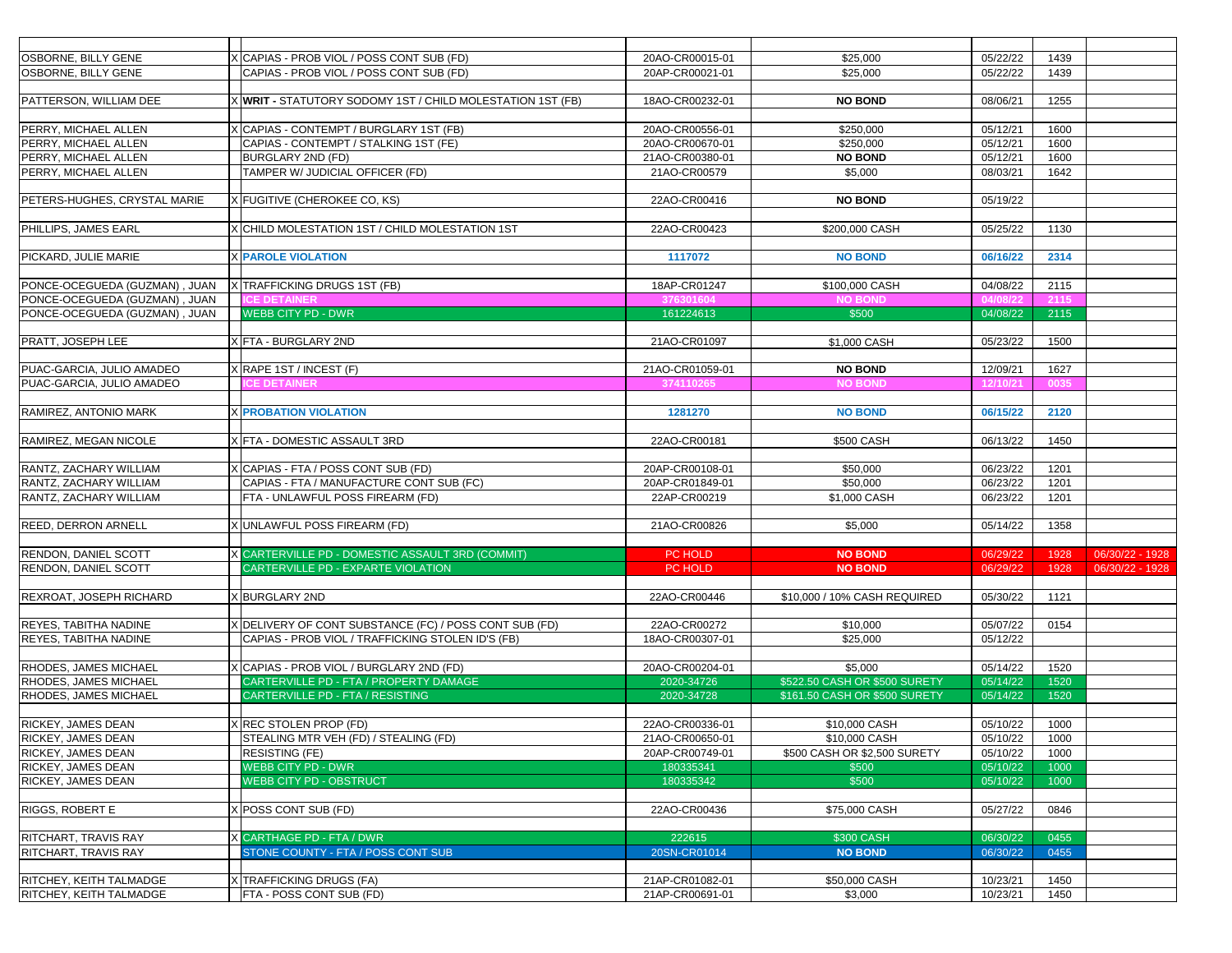| <b>RITCHEY, KEITH TALMADGE</b>                                   | FTA - POSS CONT SUB (FD)                                              | 21AP-CR01042-01              | \$1,000 CASH                      | 10/23/21             | 1450         |                   |
|------------------------------------------------------------------|-----------------------------------------------------------------------|------------------------------|-----------------------------------|----------------------|--------------|-------------------|
| <b>RITCHEY, KEITH TALMADGE</b>                                   | CAPIAS - PROB VIOL / POSS CONT SUB (FC)                               | 16AP-CR00366-01              | \$75,000                          | 10/23/21             | 1450         |                   |
| <b>RITCHEY, KEITH TALMADGE</b>                                   | CAPIAS - PROB VIOL / FORGERY (FD)                                     | 19AO-CR00021-01              | <b>7 YRS DOC</b>                  | 10/23/21             | 1450         | <b>NO BOND</b>    |
| <b>RITCHEY, KEITH TALMADGE</b>                                   | CAPIAS - PROB VIOL / FORGERY X4 (FD)                                  | 19AO-CR00094-01              | <b>7 YRS DOC</b>                  | 10/23/21             | 1450         | <b>NO BOND</b>    |
| <b>RITCHEY, KEITH TALMADGE</b>                                   | CAPIAS - PROB VIOL / FAIL TO REG AS A SEX OFFENDER (FE)               | 18AP-CR00597-01              | <b>4 YRS DOC</b>                  | 10/23/21             | 1450         | <b>NO BOND</b>    |
| <b>RITCHEY, KEITH TALMADGE</b>                                   | <b>WEBB CITY PD - DEF EQUP</b>                                        | 200495425                    | \$500                             | 10/23/21             | 1450         |                   |
| <b>RITCHEY, KEITH TALMADGE</b>                                   | <b>WEBB CITY PD - NO INSURANCE</b>                                    | 200495726                    | \$500                             | 10/23/21             | 1450         |                   |
| <b>RITCHEY, KEITH TALMADGE</b>                                   | SENECA PD - FTA / POSS DRUG PARA                                      | 200719786                    | \$500                             | 10/23/21             | 1450         |                   |
| <b>RITCHEY, KEITH TALMADGE</b>                                   | NEWTON CO - PROB VIOL / FAIL TO REG AS A SEX OFFENDER                 | 14NW-CR01150-03              | <b>NO BOND</b>                    | 10/23/21             | 1450         |                   |
|                                                                  |                                                                       |                              |                                   |                      |              |                   |
| <b>ROACH, MASON SCOTT</b>                                        | MURDER 1ST (FA) / ARMED CRIMINAL ACTION (F)                           | 20AO-CR00833-01              | <b>NO BOND</b>                    | 03/09/22             | 1539         |                   |
| <b>ROACH, MASON SCOTT</b>                                        | TAMPER MTR VEH 1ST (FD)                                               | 20AO-CR00098-01              | \$3,500                           | 03/09/22             | 1539         |                   |
| <b>ROACH, MASON SCOTT</b>                                        | CAPIAS - CONTEMPT / FORGERY (FD)                                      | 17AO-CR00951-01              | \$50,000                          | 03/09/22             | 1539         |                   |
| <b>ROACH, MASON SCOTT</b>                                        | CAPIAS - PROB VIOL / STEALING (FD)                                    | 18AO-CR00535-01              | \$10,000 CASH                     | 03/09/22             | 1539         |                   |
| <b>ROACH, MASON SCOTT</b>                                        | FTA - FRAUD USE CREDIT DEVICE (M)                                     | 19AO-CR01226                 | \$250 CASH                        | 03/09/22             | 1539         |                   |
|                                                                  |                                                                       |                              |                                   |                      |              |                   |
| <b>ROBERTS, BRADLEY AARON</b>                                    | <b>STEALING (FD)</b>                                                  | 22AO-CR00281-01              | \$1,000 CASH                      | 04/08/22             | 1337         |                   |
| <b>ROBERTS, BRADLEY AARON</b>                                    | NEWTON CO - REC STOLEN PROPERTY (F)                                   | 22NW-CR00676                 | \$5,000 CASH                      | 04/08/22             | 1633         |                   |
| <b>ROBERTS, BRADLEY AARON</b>                                    | <b>REC STOLEN PROP (FD)</b>                                           | 22AO-CR00327-01              | \$5,000 CASH                      | 04/21/22             |              |                   |
|                                                                  |                                                                       |                              |                                   |                      |              |                   |
| <b>ROBERSON, AMY LYNNE</b>                                       | CAPIAS - CONTEMPT / POSS CONT SUB (FD)                                | 21AP-CR00614-01              | <b>NO BOND</b>                    | 05/18/22             | 1015         |                   |
|                                                                  |                                                                       |                              |                                   |                      |              |                   |
| <b>ROBERTSON, JEREMY LEON WAYNE</b>                              | CHILD MOLESTATION 1ST (FA) / STATUTORY SODOMY (F)                     | 22AO-CR00149-01              | \$50,000 CASH AND \$50,000 SURETY | 03/03/22             | 0905         |                   |
|                                                                  |                                                                       |                              |                                   |                      |              |                   |
| <b>SCHMITT, MICHAEL SHAWN</b>                                    | STAT RAPE 1ST / STAT SODOMY 1ST / POSS CHILD PORN 2ND (F)             | 20AO-CR01316-01              | \$25,000                          | 12/30/20             | 0905         |                   |
| <b>SCHMITT, MICHAEL SHAWN</b>                                    | US MARSHAL - WRIT                                                     | 21-05017-01-CR-SW-BP         | <b>NO BOND</b>                    | 03/26/21             |              |                   |
|                                                                  |                                                                       |                              |                                   |                      |              |                   |
| <b>SEASE, HUNTER REED</b>                                        | CAPIAS - CONTEMPT / ASSAULT 3RD (SPECIAL VICTIM)                      | 20AO-CR00791-01              | <b>NO BOND</b>                    | 04/17/22             | 1014         |                   |
| <b>SEASE, HUNTER REED</b>                                        | NEWTON CO - FTA / ASSAULT 1ST (SPECIAL VICTIM)                        | 20NW-CR01235-01              | \$1,500 CASH                      | 04/17/22             | 1014         |                   |
| SELL, NICHOLAS G                                                 | X CAPIAS - PROB VIOL / FORGERY (FD)                                   | 20AO-CR00338-01              | \$25,000                          | 06/26/02             | 1524         |                   |
| <b>SELL, NICHOLAS G</b>                                          | <b>RESISTING (FE)</b>                                                 | 22AO-CR00547                 | \$1000 CASH                       | 06/29/22             |              |                   |
|                                                                  |                                                                       |                              |                                   |                      |              |                   |
| <b>SEWARD, GREGGORY RYAN</b>                                     | (FTA - TRAFFICKING STOLEN ID'S (FB)                                   | 20AO-CR00521-01              | \$500 CASH                        | 08/28/20             | 0950         |                   |
| <b>SEWARD, GREGGORY RYAN</b>                                     | <b>PAROLE VIOLATION</b>                                               | 1294485                      | <b>NO BOND</b>                    | 08/28/20             | 0950         |                   |
| <b>SEWARD, GREGGORY RYAN</b>                                     | <b>LAMAR PD - CONTEMPT OF COURT</b>                                   | L20104                       | <b>\$476 CASH</b>                 | 08/28/20             | 0950         |                   |
| <b>SEWARD, GREGGORY RYAN</b>                                     | <b>WEBB CITY PD - POSS DRUG PARA</b>                                  | 141011931                    | \$500                             | 07/12/21             | 1939         |                   |
| SEWARD, GREGGORY RYAN                                            | <b><i>NEBB CITY PD - SHOPLIFTING</i></b>                              | 141011930                    | \$500                             | 07/12/21             | 1939         |                   |
| SEWARD, GREGGORY RYAN                                            | <b>NEWTON CO - FORGERY</b>                                            | 20NW-CR01787                 | \$25,000                          | 07/12/21             | 1939         |                   |
| SEWARD, GREGGORY RYAN                                            | <b>NEWTON CO - ASSAULT 1ST</b>                                        | 20NW-CR01590                 | <b>NO BOND</b>                    | 07/12/21             | 1939         |                   |
|                                                                  |                                                                       |                              |                                   |                      |              |                   |
| <b>SIVALINGAM, UTHYA KUMAR</b>                                   | <b>FUGITIVE (CA)</b>                                                  | 22AO-CR00367                 | <b>SIGNED WAIVER</b>              | 06/20/22             | 1432         | <b>NO BOND</b>    |
|                                                                  |                                                                       |                              |                                   |                      |              |                   |
| SIZEMORE, OWEN                                                   | CAPIAS - PROB VIOL / DWI (FB)                                         | 14AP-CR00679-01              | \$30,000                          | 05/22/22             | 1439         |                   |
|                                                                  |                                                                       |                              |                                   |                      |              |                   |
| SMITH, BRANDON KEITH                                             | X CAPIAS - PROB VIOL / UNLAWFUL USE OF WEAPON (FE)                    | 20AO-CR00466-01              | <b>4 YEARS DOC</b>                | 06/07/22             | 1548         | <b>NO BOND</b>    |
|                                                                  |                                                                       |                              |                                   |                      |              |                   |
| <b>SNYDER, JACOB SHANNON</b>                                     | <b>ASSAULT 1ST (FA)</b>                                               | 22AO-CR00100-01              | \$100,000 CASH                    | 03/05/22             | 1524         |                   |
|                                                                  |                                                                       |                              |                                   |                      |              |                   |
| <b>SPENCER, WILLIAM GREG</b>                                     | X TAMPER MTR VEH 1ST (FD) / RESISTING (FE)/ POSS CONT SUB ( FD) DWI ( | 22AP-CR00805                 | \$1,000 CASH OR \$5,000 SURETY    | 06/28/22             | 1354         |                   |
|                                                                  |                                                                       |                              |                                   |                      |              |                   |
| SPURGEON, KORDALE S                                              | X <mark>SEXUAL ABUSE 2ND (M)</mark>                                   | 17AO-CR00421-01              | <b>9 MONTHS CO TIME</b>           | 06/01/22             | 1500         | $01/29/23 - 1500$ |
| <b>SPURGEON, KORDALE S</b>                                       | <b>FTA/PROP DAMAGE</b>                                                | 22AP-CR00793                 | \$250 CASH                        | 06/28/22             |              |                   |
|                                                                  |                                                                       |                              |                                   |                      |              |                   |
| <b>STEPHENSON, KAYCEE DAWN</b>                                   | <b>PAROLE VIOLATION</b>                                               | 1246447                      | <b>NO BOND</b>                    | 12/30/21             | 1335         |                   |
| <b>STEPHENSON, KAYCEE DAWN</b><br><b>STEPHENSON, KAYCEE DAWN</b> | FUGITIVE (CHEROKEE CO, KS)                                            | 21AO-CR01109                 | <b>SIGNED WAIVER</b>              | 12/30/21             | 1335<br>1335 | <b>NO BOND</b>    |
| <b>STEPHENSON, KAYCEE DAWN</b>                                   | FTA - POSS CONT SUB (FD)<br>ORONOGO PD - FTA / PEACE DISTURBANCE      | 21AP-CR01106-01<br>151195878 | \$3,000<br>\$500                  | 12/30/21<br>12/30/21 | 1335         |                   |
| <b>STEPHENSON, KAYCEE DAWN</b>                                   | ORONOGO PD - FTA / PEACE DISTURBANCE                                  | 151195881                    | \$500                             | 12/30/21             | 1335         |                   |
|                                                                  |                                                                       |                              |                                   |                      |              |                   |
| <b>STOUT, JAMES ALLEN</b>                                        | X DWI (FD)                                                            | 22AP-CR00443-01              | \$1,500 CASH OR \$10,000 SURETY   | 05/03/22             | 1015         |                   |
|                                                                  |                                                                       |                              |                                   |                      |              |                   |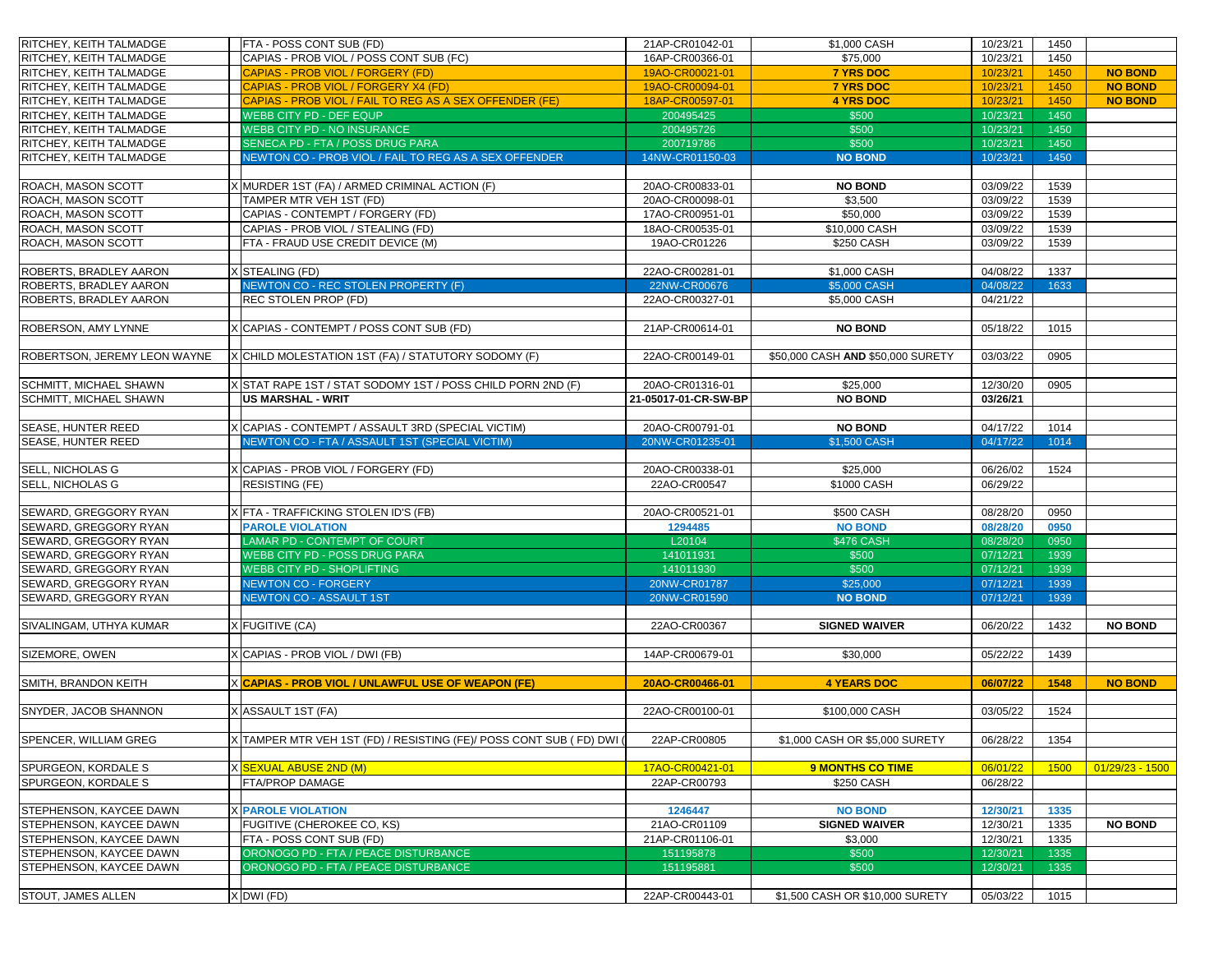| <b>STOUT, JAMES ALLEN</b>                            | JOHNSON CO - FTA / NON SUPPORT (F)                | 14JO-CR00965-01         | \$10,000 CASH                   | 05/03/22             | 0940 |                |
|------------------------------------------------------|---------------------------------------------------|-------------------------|---------------------------------|----------------------|------|----------------|
|                                                      |                                                   |                         |                                 |                      |      |                |
| <b>STRADER, CHRISTOPHER</b>                          | (FTA - ASSAULT 3RD (FD)                           | 20AO-CR00512            | \$750 CASH OR \$4,000 SURETY    | 05/13/22             | 1030 |                |
|                                                      |                                                   |                         |                                 |                      |      |                |
| <b>STRICKLAND, TREVOR EUGENE</b>                     | CAPIAS - FTA / POSS CONT SUB (FD)                 | 21AP-CR01308-01         | \$25,000                        | 03/03/22             | 1144 |                |
| <b>STRICKLAND, TREVOR EUGENE</b>                     | CAPIAS - FTA / POSS CONT SUB (FD)                 | 21AP-CR00770-01         | \$25,000                        | 03/03/22             | 1144 |                |
| <b>STRICKLAND, TREVOR EUGENE</b>                     | CAPIAS - FTA / DEL CONT SUB (FC)                  | 21AP-CR01168-01         | \$25,000                        | 03/03/22             | 1144 |                |
| <b>STRICKLAND, TREVOR EUGENE</b>                     | CAPIAS - FTA / POSS CONT SUB (FD)                 | 21AP-CR00478-01         | \$25,000                        | 03/03/22             | 1144 |                |
| <b>STRICKLAND, TREVOR EUGENE</b>                     | CAPIAS - FTA / RESISTING (FE)                     | 21AP-CR00639-01         | \$25,000                        | 03/03/22             | 1144 |                |
| <b>STRICKLAND, TREVOR EUGENE</b>                     | CAPIAS - FTA / DEL CONT SUB (FC)                  | 17AP-CR01155-01         | \$25,000                        | 03/03/22             | 1144 |                |
| <b>STRICKLAND, TREVOR EUGENE</b>                     | POSS CONT SUB (FD)                                | 22AP-CR00260-01         | \$5,000                         | 03/03/22             | 1144 |                |
|                                                      |                                                   |                         |                                 |                      |      |                |
| <b>SULLIVAN, ASHLEY DANIELLE</b>                     | X FTA - NON SUPPORT (FE)                          | 19AP-CR02157-01         | \$1,000 CASH                    | 06/23/22             | 1430 |                |
|                                                      |                                                   |                         |                                 |                      |      |                |
| <b>SYKES, REX ALLEN</b>                              | CAPIAS - PROB VIOL / FRAUD (FD)                   | 14AO-CR01348-01         | \$25,000                        | 01/17/22             | 0917 |                |
|                                                      |                                                   |                         |                                 |                      |      |                |
| <b>TAVIS, GARY LEE</b>                               | (FTA - FORGERY (FD)                               | 20AO-CR01263            | \$3,000 CASH                    | 02/08/22             | 1407 |                |
| <b>TAVIS, GARY LEE</b>                               | POSS CONT SUB (FD)                                | 21AO-CR00436            | \$2,500 CASH                    | 02/08/22             | 1407 |                |
| <b>TAVIS, GARY LEE</b>                               | CAPIAS - FTA / BURGLARY 2ND (FD)                  | 17AO-CR01348-01         | \$25,000                        | 02/08/22             | 1407 |                |
| <b>TAVIS, GARY LEE</b>                               | CAPIAS - FTA / DELIVER CONT SUB (FC)              | 17AO-CR01339-01         | \$25,000                        | 02/08/22             | 1407 |                |
| <b>TAVIS, GARY LEE</b>                               | POSS CONT SUB (FD)                                | 22AP-CR00316-01         | \$10,000                        | 03/09/22             |      |                |
|                                                      | (TRAFFICKING DRUGS 1ST (FB)                       |                         | \$2,000 CASH OR \$50,000 SURETY |                      | 2040 |                |
| <b>TAYLOR, DAVID LEE</b><br><b>TAYLOR, DAVID LEE</b> | <b>DUQUESNE PD - OBSTRUCTION</b>                  | 21AP-CR01412<br>1906062 | \$500                           | 10/20/21<br>10/20/21 | 2040 |                |
| <b>TAYLOR, DAVID LEE</b>                             | <b>DUQUESNE PD - DWR</b>                          | 1908061                 | \$500                           | 10/20/21             | 2040 |                |
| <b>TAYLOR, DAVID LEE</b>                             | <b>DUQUESNE PD - NO INSURANCE</b>                 | 1908060                 | <b>\$90 CASH</b>                | 10/20/21             | 2040 |                |
| <b>TAYLOR, DAVID LEE</b>                             | <b>DUQUESNE PD - POSS DRUG PARA</b>               | 1908059                 | \$500                           | 10/20/21             | 2040 |                |
| <b>TAYLOR, DAVID LEE</b>                             | <b>DUQUESNE PD - STEALING</b>                     | 1908058                 | \$500                           | 10/20/21             | 2040 |                |
| <b>TAYLOR, DAVID LEE</b>                             | <b>DUQUESNE PD - SEXUAL MISCONDUCT</b>            | 1908063                 | \$500                           | 10/20/21             | 2040 |                |
| <b>TAYLOR, DAVID LEE</b>                             | NEOSHO PD - FTA / STEALING                        | 180060078               | \$531.50 CASH                   | 10/21/21             | 2040 |                |
| <b>TAYLOR, DAVID LEE</b>                             | NEOSHO PD - FTA / OPEN CONTAINER                  | 160119620               | \$95.00 CASH                    | 10/21/21             | 2040 |                |
| <b>TAYLOR, DAVID LEE</b>                             | NEOSHO PD - FTA / POSS DRUG PARA                  | 160119619               | <b>\$400 CASH</b>               | 10/21/21             | 2040 |                |
|                                                      |                                                   |                         |                                 |                      |      |                |
| <b>THOMAS, MARC ANTHONY</b>                          | CAPIAS - PROB VIOL / STEALING (FD)                | 19AO-CR01401-01         | \$200,000                       | 04/15/22             |      |                |
|                                                      |                                                   |                         |                                 |                      |      |                |
| <b>THOMAS, RYAN WILLIAM</b>                          | X FTA - REC STOLEN PROPERTY / FORGERY (FD)        | 21AO-CR00453-01         | \$25,000                        | 06/12/22             | 1121 |                |
|                                                      |                                                   |                         |                                 |                      |      |                |
| <b>THOMAS, WILLIAM SCOTT</b>                         | X TAMPERING W/ MTR VEH / RESISTING (FD)           | 22AO-CR00088-01         | \$7,500                         | 02/24/22             | 1003 |                |
| <b>THOMAS, WILLIAM SCOTT</b>                         | <b>NEOSHO PD - FTA / DWS</b>                      | 191179363               | \$1,063                         | 02/24/22             | 1003 |                |
| <b>THOMAS, WILLIAM SCOTT</b>                         | NEOSHO PD - FTA / FOLLOW TOO CLOSE                | 191179362               | \$184                           | 02/24/22             | 1003 |                |
| <b>THOMAS, WILLIAM SCOTT</b>                         | NEWTON CO - FTA / FAIL TO REG MTR VEH             | 200881184               | \$250 CASH                      | 02/24/22             | 1003 |                |
| <b>THOMAS, WILLIAM SCOTT</b>                         | NEWTON CO - FTA / DWS                             | 21NW-CR01379            | <b>\$250 CASH</b>               | 02/24/22             | 1003 |                |
| <b>THOMAS, WILLIAM SCOTT</b>                         | FUGITIVE (HARRISON CO, KY)                        | 22AO-CR00316            | <b>SIGNED WAIVER</b>            | 04/21/22             |      | <b>NO BOND</b> |
|                                                      |                                                   |                         |                                 |                      |      |                |
| <b>THOMPSON, NATHAN ANTHONY</b>                      | X VEHICLE HIJACKING (FB)                          | 21AO-CR00978            | \$10,000 CASH                   | 11/14/21             | 0647 |                |
|                                                      |                                                   |                         |                                 |                      |      |                |
| <b>TUCKER, CHARLES JERRY III</b>                     | STEALING                                          | 22AO-CR00529            | \$350 C OR \$2,500 SURETY       | 06/29/22             | 0330 |                |
| <b>TUCKER, CHARLES JERRY III</b>                     | ORONOGO PD - FTA / LITTERING                      | 190973969               | \$162.50 OR \$500 SURETY        | 06/29/22             | 0330 |                |
| <b>TUCKER, CHARLES JERRY III</b>                     | ORONOGO PD - FTA / POSS DRUG PARA                 | 190973968               | \$532.50 CASH OR SURETY         | 06/29/22             | 0330 |                |
| <b>TUCKER, CHARLES JERRY III</b>                     | FUGITIVE (CHEROKEE CO, KS)                        | 22AO-CR00549            | <b>NO BOND</b>                  | 06/29/22             | 0330 |                |
|                                                      |                                                   |                         |                                 |                      |      |                |
| <b>TURNER, EDWARD IAN</b>                            | CAPIAS - CONTEMPT / TAMPERING W MTR VEH 1ST (FD)  | 20AO-CR00324-01         | <b>NO BOND</b>                  | 08/07/21             | 1935 |                |
| <b>TURNER, EDWARD IAN</b>                            | DUQUESNE PD - PEACE DISTURBANCE                   | 180472783               | \$305.50 CASH OR \$500 SURETY   | 09/22/21             | 0945 |                |
| <b>TURNER, EDWARD IAN</b>                            | <b>DUQUESNE PD - SHOPLIFTING</b>                  | 180473219               | \$555.40 CASH OR SURETY         | 10/19/21             | 0858 |                |
| <b>TURNER, EDWARD IAN</b>                            | CAPIAS - PROB VIOL / REC STOLEN PROPERTY (FD)     | 19AO-CR01361-01         | <b>PENDING RELEASE</b>          | 11/04/21             |      | <b>NO BOND</b> |
| <b>TURNER, EDWARD IAN</b>                            | CAPIAS - PROB VIOL / STEALING MTR VEH (FD)        | 19AO-CR01242-01         | \$20,000                        | 11/04/21             |      |                |
| VERA, JERED CODY                                     | <b>PAROLE VIOLATION</b>                           | 1180366                 | <b>NO BOND</b>                  | 04/07/22             | 2121 |                |
| VERA, JERED CODY                                     | FTA - DWI / NO DL                                 | 22AP-CR00343            | \$300 CASH                      | 04/19/22             |      |                |
|                                                      |                                                   |                         |                                 |                      |      |                |
|                                                      |                                                   |                         |                                 |                      |      |                |
| VONIER, JOHN GILBERT                                 | X CAPIAS - PROB VIOL / FAIL REG SEX OFFENDER (FE) | 19AP-CR00333-01         | \$10,000                        | 05/13/22 1057        |      |                |